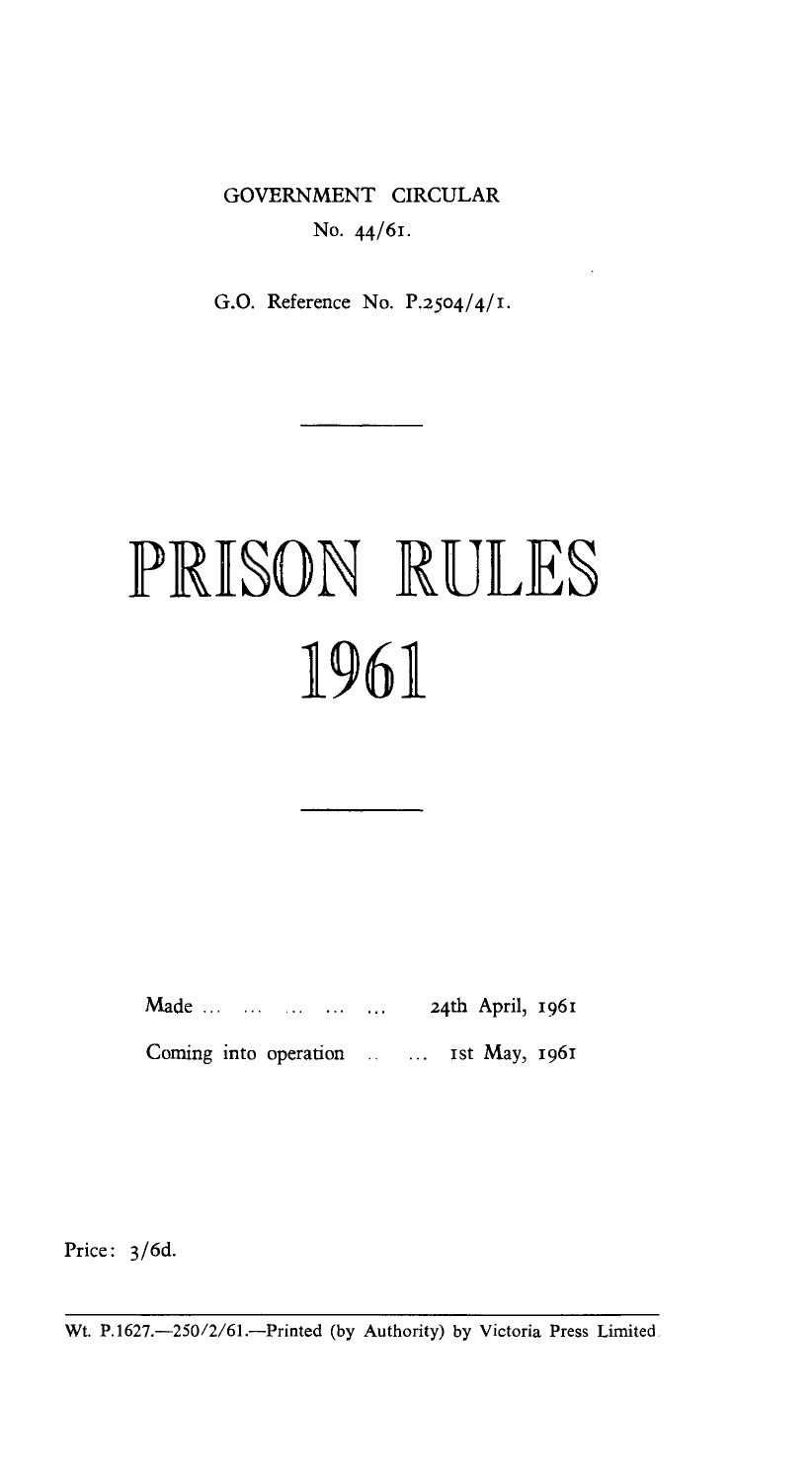# **PRISON RULES, 1961.**

## TABLE OF CONTENTS

 $\langle \phi_{\rm{max}} \rangle = 1$ 

|--|

 $\sim$ 

PART I.

I to 4

PRELIMINARY

 $\Delta\phi$  and

 $\mathcal{A}^{\mathcal{A}}$ 

### PART II.

| GENERAL RULES FOR THE TREATMENT OF<br><b>PRISONERS</b> |                   |
|--------------------------------------------------------|-------------------|
|                                                        | $5$ to $101$      |
| <b>CLASSIFICATION AND TREATMENT</b>                    | 6                 |
| <b>ACCOMMODATION</b>                                   | to<br>7<br>9      |
| RECEPTION, REMOVAL AND DISCHARGE                       | 10<br>to<br>25    |
| (i) Reception<br>(ii) Information to Prisoners         | 10 to<br>17<br>18 |
| (iii) Removal and Discharge                            | 19 to<br>23       |
| (iv) Deaths of Prisoners                               | 24 and 25         |
| DISCIPLINE AND CONTROL                                 | 26 to<br>-54      |
| (i) General                                            | 26 to<br>33       |
| (ii) Remission                                         | 36<br>34 to       |
| (iii) Offences against Discipline                      | 37 to 47          |
| (iv) Restraints                                        | 48 and<br>49      |
| (v) Complaints by Prisoners                            | 50                |
| (vi) Prohibited Articles                               | $51$ and $52$     |
| (vii) Control of Admission                             | 53 and 54         |
| <b>WORK</b>                                            | $55$ and $56$     |
| RELIGION, EDUCATION AND WELFARE                        | 82<br>57 to       |
| (i) Religion                                           | to $64$<br>57     |
| (ii) Education and Libraries                           | 67<br>65.<br>to   |
| (iii) Social Relations and After-Care                  | 68.<br>to<br>71   |
| (iv) Letters and Visits                                | 78<br>$72$ to     |
| (v) Visits for Special Purposes                        | 82<br>79 to       |
| PHYSICAL WELFARE                                       | 83 to 102         |
| (i) Medical Services                                   | 83 to<br>93       |
| (ii) Hygiene                                           | 94 to<br>96       |
| (iii) Exercise                                         | 97                |
| (iv) Food                                              | 98 to 100         |
| $(v)$ Clothing                                         | 101 and 102       |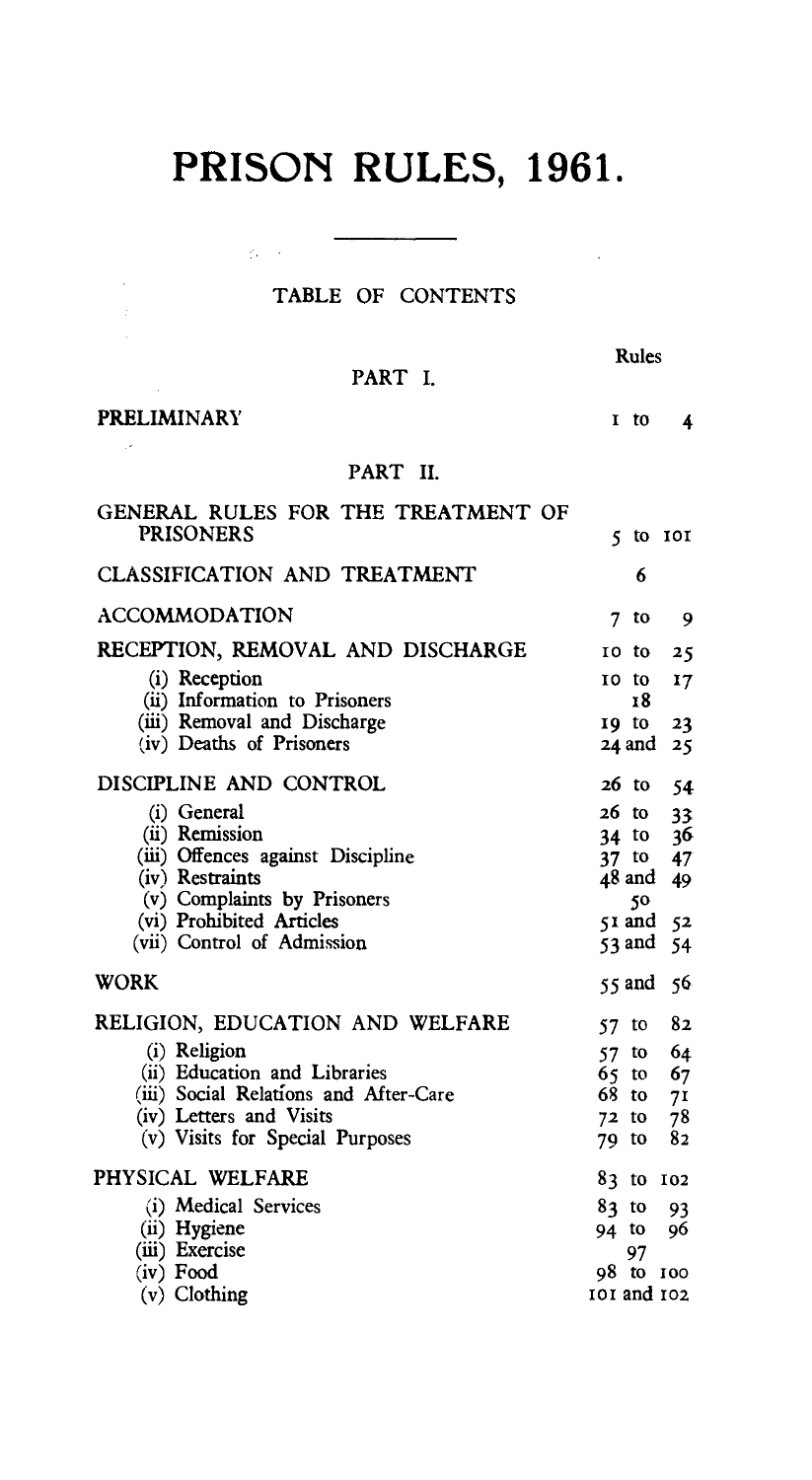$() \setminus i$ 

## PART III.

| SPECIAL RULES FOR PARTICULAR CLASSES   |                       |
|----------------------------------------|-----------------------|
| OF PRISONERS                           | $103 \text{ to } 138$ |
| UNTRIED PRISONERS                      | 103 to 119            |
| (i) General                            | 103 to 106            |
| (ii) Food and Clothing                 | 107 and 108           |
| (iii) Health and Cleanliness           | 109 and 110           |
| (iv) Books, etc.                       | III and II2           |
| $(v)$ Work                             | - 113° <sup>90</sup>  |
| (vi) Visits and Communications         | 114 to 117            |
| (vii) Discipline                       | 118 and 119           |
| APPELLANTS<br>Fail Bryton              | 120 to 125            |
| CONVICTED PRISONERS AWAITING SENTENCE, |                       |
| OR REMANDED FOR ENQUIRY                | 126                   |
| YOUNG PRISONERS                        | 127 and 128           |
| PRISONERS CONVICTED OF SEDITION, ETC.  | 129                   |
| PRISONERS UNDER SENTENCE OF DEATH      | 130 to 132            |
| <b>CIVIL PRISONERS</b>                 | $-46.493$ to 137      |
| PRISONERS SENTENCED FOR CONTEMPT OF    |                       |
| <b>COURT</b>                           | 138                   |
|                                        | $\sim 10^{11}$ f      |
| PART IV.                               |                       |
| <b>STAFF</b>                           | 139 to $148$          |
| in in the Mas<br>ИL<br>PART V          |                       |
|                                        |                       |
| VISITING JUSTICES                      | 149 to 166            |
| <b>SCHEDULE.</b>                       |                       |
|                                        |                       |
| RESTRICTED DIETS.                      |                       |

Rules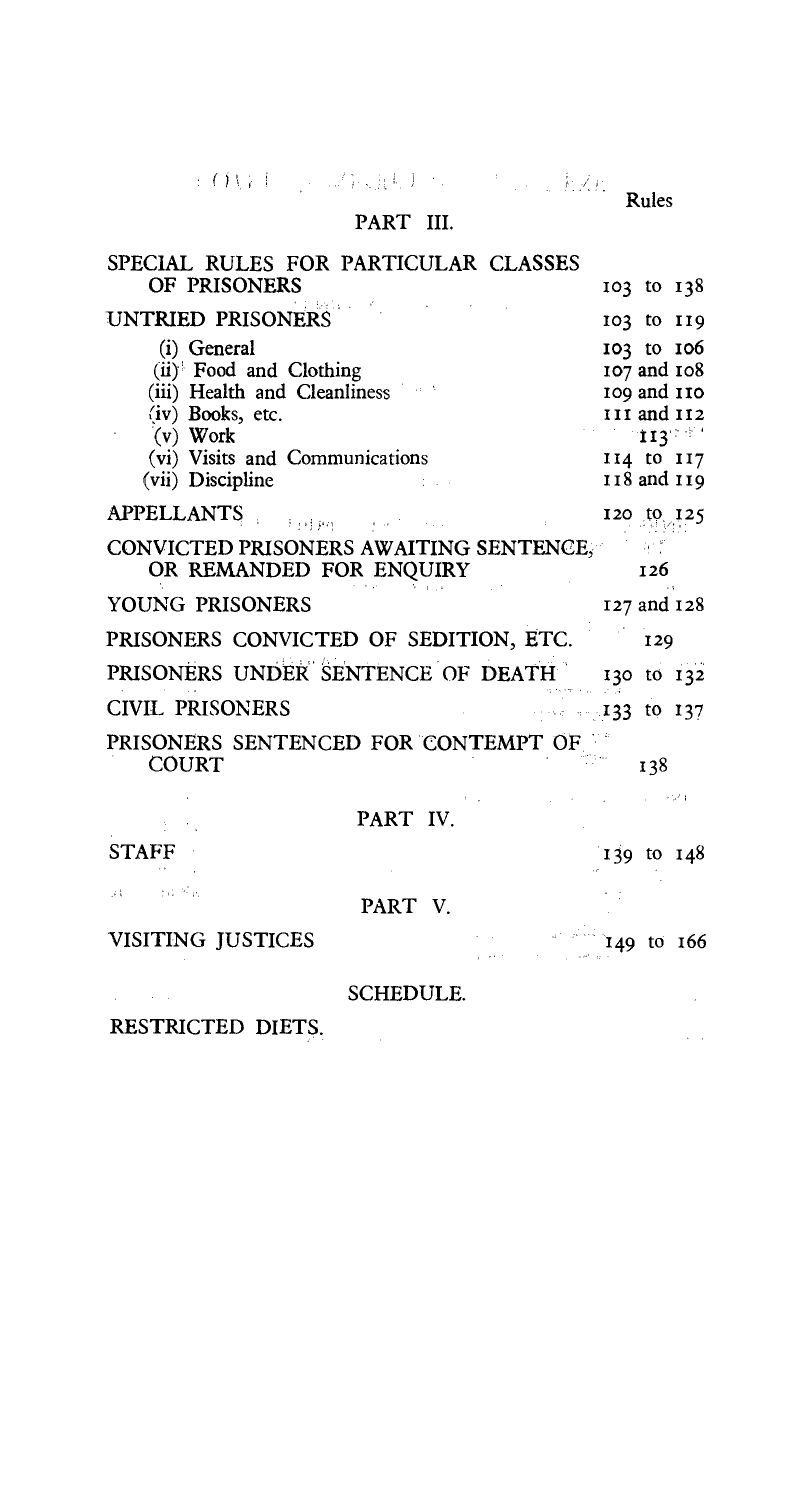lsie of Man to Wit.

By His Excellency Sir Ronald Herbert Garvey, K.C.M.G., K.C.V.O., M.B.E., Lieutenant Governor of the said Isle, &c., &c., &c.

# **PRISON RULES, 1961.**

I, the said Lieutenant Governor, in exercise of the powers conferred upon me by Section 7 of the Prison Act, 189o, and Section 7 of the Prison Act Amendment Act, 1911, and of all other powers me enabling, DO hereby make the following Rules :-

#### PART I.

#### PRELIMINARY.

- 1. These Rules are divided into Parts as follows :—
	- I. Preliminary.
	- II. General Rules for treatment of prisoners.
	- III. Special Rules for particular classes of prisoners.
	- IV. Staff.
	- V. Visiting Justices.

**2. (I)** In these Rules, unless the context otherwise requires, the Interwords and expressions have the meanings respectively assigned to pretation.. them as  $follows:$   $-$ 

- " Chaplain " means a clergyman appointed chaplain under Section 4 of the Prison Act, 1890;
- " legal adviser " means, in relation to a prisoner, a prisoner's advocate and includes a clerk authorised by his advocate to interview the prisoner ;
- " Medical Officer" means the surgeon appointed by the Governor under Section 4 of the Prison Act, 189o.
- " officer " means an officer or servant of the Prison.
- " Prison " means the Isle of Man Gaol.
- Visiting Justices " mean the visiting committee of the Prison appointed under Section 5 of the Prison Act, 189o.

**(2)** The Interpretation Act, 1949, shall apply to the interpretation of these Rules as it applies to the interpretation of an Act of Tynwald commencing after the 24th day of May, 1949.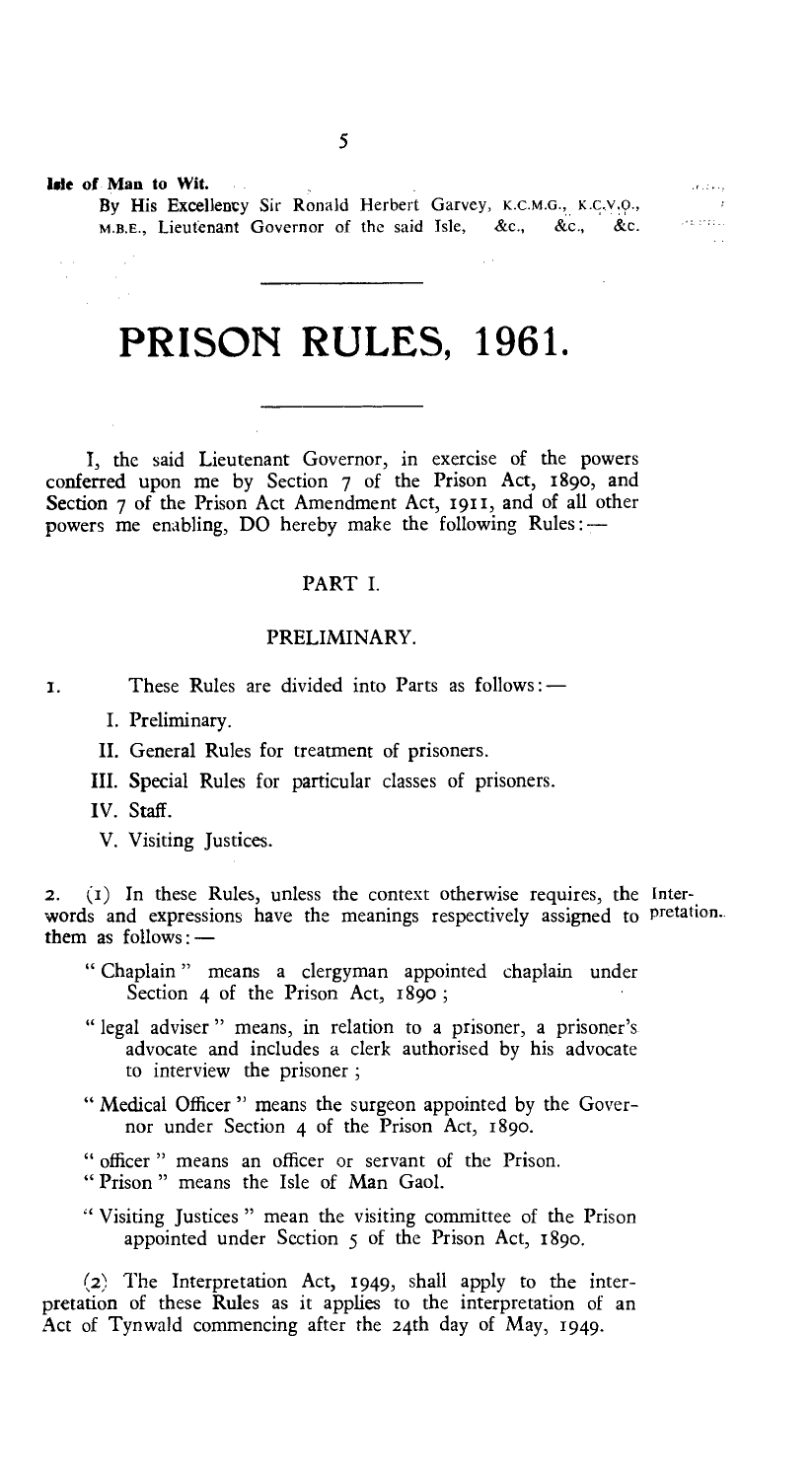**Citation** and commencement.

These Rules may be cited as the Prison Rules, 1961, and shall come into operation on the 12th day of April, 1961.

The Regulations made by the Lieutenant Governor under Section 7 of the Prison Act, 189o, and Section 7 of the Prison Act Amendment Act, 1911, and dated respectively the 1st December, 1928, and the 14th March, 1949(a) are hereby revoked.

#### PART II.

#### GENERAL RULES FOR THE TREATMENT OF PRISONERS.

5. The Rules in this Part apply to all classes of prisoners except in so far as they are inconsistent with the special Rules.

#### CLASSIFICATION AND TREATMENT.

6. (t) The purposes of training and treatment of convicted prisoners shall be to establish in them the will to lead a good and useful life on discharge and fit them to do so.

(2) In order so far as possible to prevent contamination and to facilitate training, the arrangements set out in the following paragraphs of this Rule shall be made in classifying prisoners.

(3) Prisoners under twenty-one years of age shall be placed in the Young Prisoners' Class.

(4) Prisoners of twenty-one years of age and over who have not previously been in any prison on conviction shall be placed in the Star Class unless the Visiting Justices consider that in view of their record or character they are likely to have a bad influence on others. The Visiting Justices may also place in the Star Class a prisoner of twenty-one years of age and over who has previously been in any prison on conviction if they arc satisfied having regard to the nature of the previous offence or to the length of time since it was committed or to the prisoner's general record and character that he is not likely to have a bad influence on others.

(5) Other prisoners shall be placed in the Ordinary Class.

(6) The Visiting Justices may in their discretion remove from the Star Class to the Ordinary Class a prisoner whose character has shown him to be unfit to associate with other prisoners of the Star Class.

(7) Arrangements shall be made by the Gaoler to provide where possible for the effective separation of the three classes of convicted prisoners.

*(a) Government Circular No. 31/49.*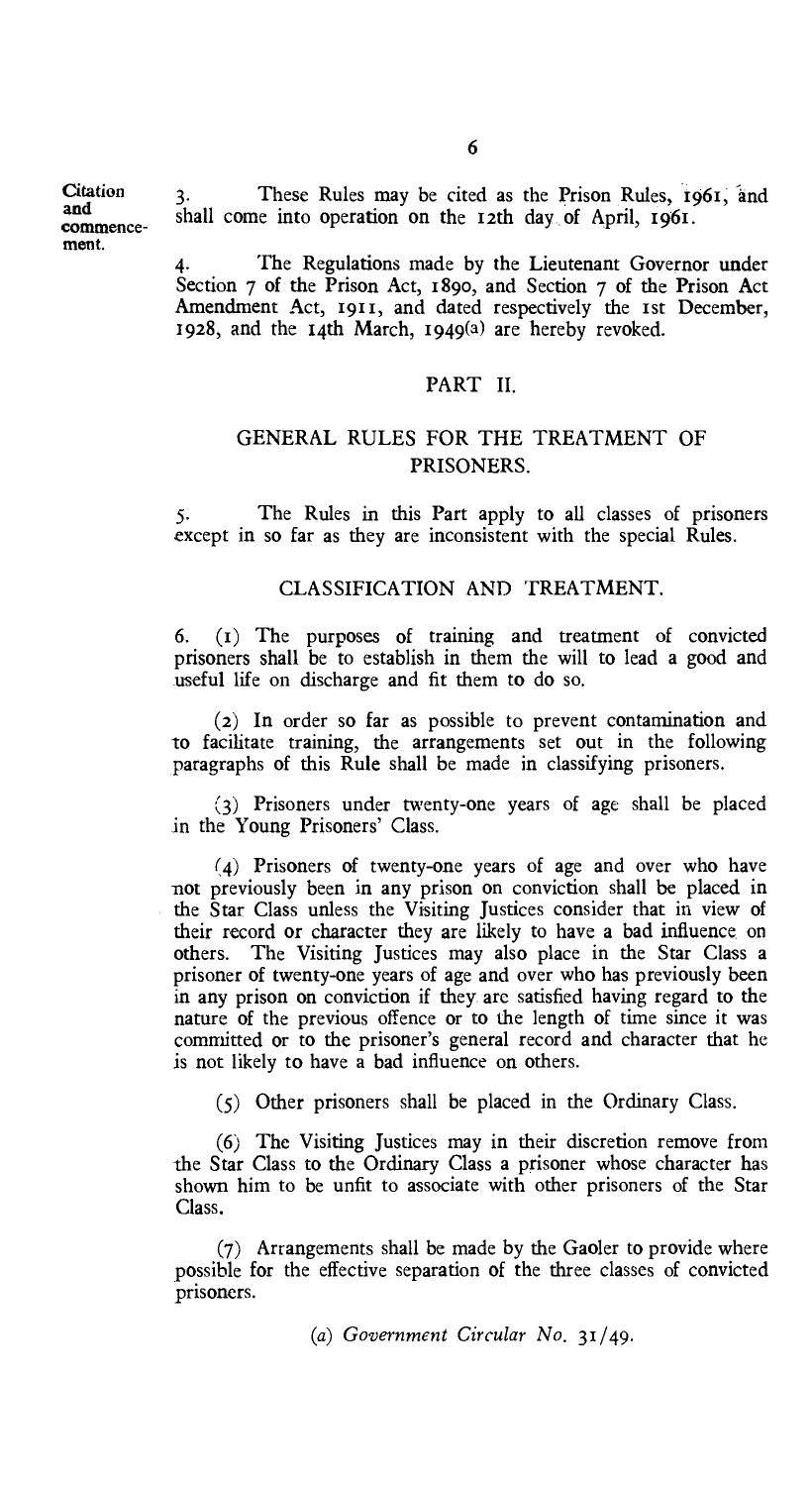#### ACCOMMODATION

7. (1) No sleeping accommodation for prisoners shall be used Sleeping the seeding accommodation for provided  $\frac{1}{2}$  accommodules it is certified by the Medical Officer to be of such size and  $\frac{1}{4}$  dation to be lighted, warmed, ventilated and fitted in such a manner as is requisite for health and when such accommodation is locked it shall be furnished with the means of enabling prisoners to communicate at any time with an officer. If the certificate of any cell, room or ward so used is cancelled, that accommodation shall not be used for sleeping unless it is again certified. The certificate shall specify the maximum number of prisoners to be accommodated at any one time in such a room or ward and the number so specified shall not be exceeded without the authority of the Governor.

(2) Each prisoner shall occupy a cell by himself :

Provided that where it is necessary for special reasons the Governor may authorise the accommodating of not more than three prisoners in a cell.

8. Every prisoner shall be provided with a separate bed and Beds and<br>with concrete hedding edgaugte for wormth and health with separate bedding adequate for warmth and health.

9. (i) The whole of the premises allocated to women shall be Women's entirely separate and shall be secured by locks different from those accommo-<br>used in the men's prison.

(2) The keys of the premises allocated to women shall be under the control of women officers and no male officer shall enter the premises except on duty and in the company of a woman officer.

#### RECEPTION, REMOVAL AND DISCHARGE

#### *(i) Reception.*

1o. (i) Every prisoner shall be searched when taken into custody by an officer, on reception into the prison, and at such subsequent times as the Gaoler may deem advisable, and all unauthorised articles shall be taken from him.

(2) The searching of a prisoner shall be conducted in as seemly a manner as is consistent with the necessity of discovering any concealed article.

(3) No prisoner shall be stripped and searched in the sight of another prisoner.

(4) A prisoner shall be searched only by officers of the same sex as the prisoner.

All money, clothing or other effects belonging to a prisoner Retention II. which he is not allowed to retain shall be placed in the custody of of property. the Gaoler who shall keep an inventory thereof which shall be signed by the prisoner.

dation.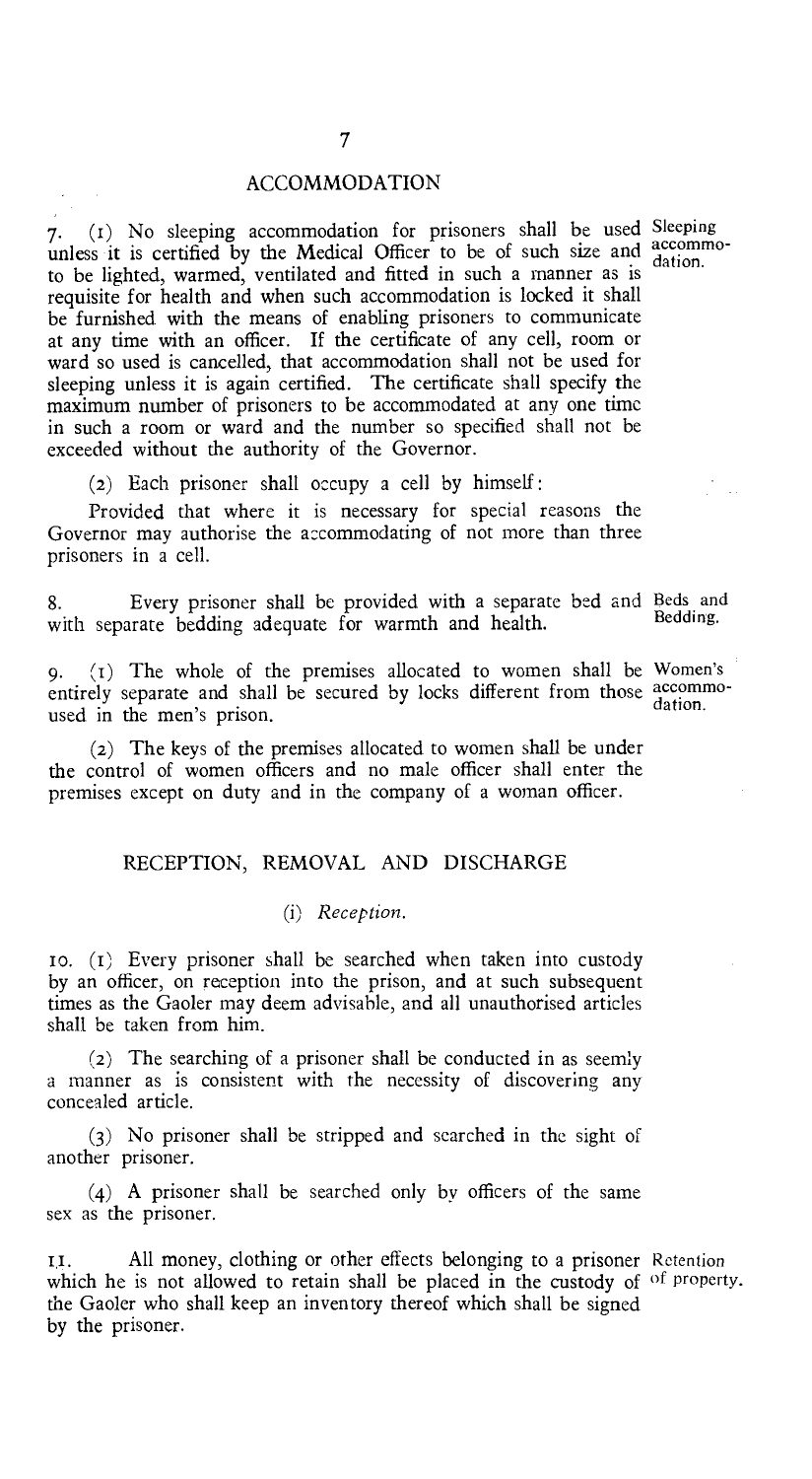Recording of particulars. 12. The name, age, height, weight, particular marks and such other measurements and particulars as may be required in regard to a prisoner shall upon his reception and from time to time be recorded by the Gaoler in such manner as the Governor shall determine.

Photo- 13. A prisoner may be photographed on reception and sub-<br>graphs. sequently but no copy of the photograph chall be given to a person sequently but no copy of the photograph shall be given to a person who is not authorised to receive it.

#### *Persons in Custody (Photographing and Measuring) Rules.*

14. (1) Subject as hereinafter contained, a prisoner confined in the prison or any Police Station may be photographed and measured at any time during his imprisonment, by any officer of Police with the authority of the Chief Constable or Superintendent or any officer of Police not below the rank of Inspector. measured.

> (2) Any alien in whose case a certificate has been given by a Court with a view to the making of a deportation order under any Aliens Regulations made by the Governor under the Aliens Restriction Act, 1948, and who is confined in the prison or in any police station until the Governor has decided upon his case, may be photographed and measured in the same way as a prisoner confined in the prison or a police station.

(3) The prisoner or alien shall be photographed either in the dress of the prison, or in the dress he wore at the time of his arrest or trial, or in any other dress suitable to his ostensible position and occupation in life. The photograph to be taken shall include a photograph of the full face, and a photograph of the true profile of the prisoner or alien.

| The measurements to be taken may include:<br>(4)                                                                                                                  |
|-------------------------------------------------------------------------------------------------------------------------------------------------------------------|
| The length and breadth of the head;                                                                                                                               |
| The length and breadth of the face;                                                                                                                               |
| The length and breadth of the ears;                                                                                                                               |
| The length of either foot;                                                                                                                                        |
| The length of the fingers of either hand;                                                                                                                         |
| The length of the cubit and hand, either right or left;                                                                                                           |
| The span of the arms;                                                                                                                                             |
| The prisoner's height when standing;                                                                                                                              |
| The prisoner's height when sitting.                                                                                                                               |
| The size and relative position of every scar and distinctive<br>mark upon any part of the body;                                                                   |
| The external filament of the fingers and thumbs of both<br>hands to be taken by pressing them first upon an<br>inked plate and then upon paper or cardboard so as |

to leave a clear print of the skin surface.

8

Prisoners may be photographed and

Apprehended aliens may be photographed and measured.

Details of photography.

Details of measurements.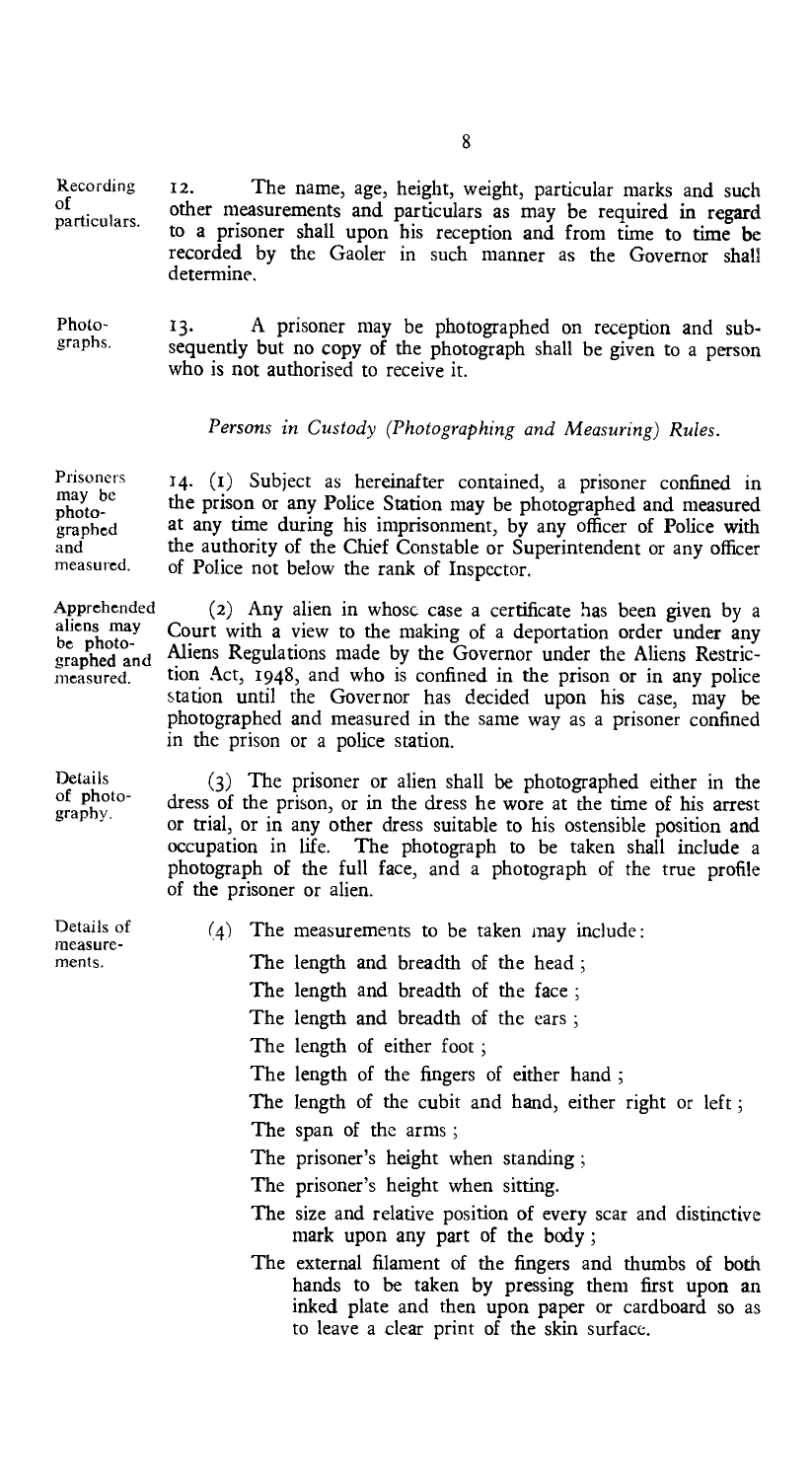(5) An untried prisoner confined in the prison or in any police Prisoner station and charged with any of the following offences, namely:  $-$  awaiting Abduction, Abortion, Aggravated assaults, Aliens Restriction Act, 1948, or any Regulations made measured if thereunder, offences by an alien against, with con-he does not sequent recommendation for deportation, Armed by night, Arson, Assaults (other than common assault), Bankruptcy Act, offences against, Being found on enclosed premises, Bigamy, Breaking and entering, Breaking out after having committed felony, Bribery and corrupt practices, Brothels, keeping or assisting in management of, Burglary, Carnal knowledge, Cattle maiming, Cattle stealing, Child destruction, Coinage, offences against, Compounding a felony, Concealment of birth, Conspiracy of all descriptions, Criminal Code, 1872, offences under Section 42o, Cruelty to children, Dangerous Drugs Acts, 1923 to 1947, or any Act amending such Acts, or any Orders or Regulations made thereunder, Defilement of girls, Demanding money with menaces, Embezzlement, Entering with intent to commit a felony, Extortion by threats, False pretences, Falsification of accounts, Felonious wounding, Forgery, Fraud, Frequenting, Horse stealing, Impersonating Police Officers, Incest, Incorrigible rogues, Indecency between males, Indecent assault, Indecent exposure, Infanticide, Larceny, Libel (obscene or defamatory), trial for offences as shown may be photographed and object.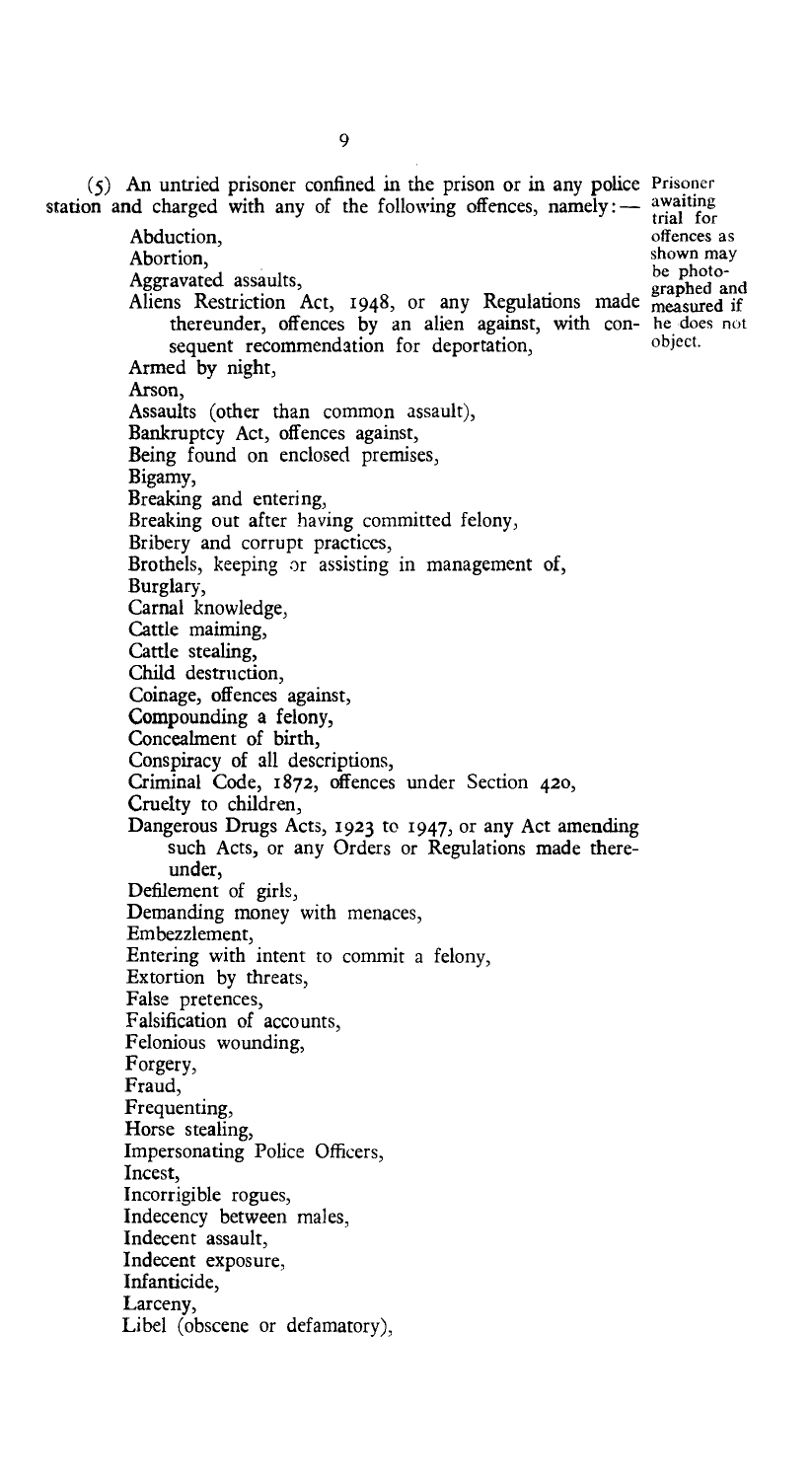Male persons soliciting for immoral purposes, Malicious damage, Malicious wounding, Manslaughter,

Misprision of felony,

Murder,

Official Secrets Acts, 191i and 192o (Acts of the Imperial Parliament), or any Act amending such Acts, offences against,

**Contractor** 

Perjury,

Poaching,

Possessing housebreaking tools,

Possessing forged documents,

Printing, Procuring, etc., obscene or indecent prints, books, etc.,

Procuration of women or girls,

Prostitution, living on proceeds of,

Rape,

Receiving,

Robbery,

Sacrilege,

Sheep stealing,

Suspected persons,

Taking and driving away motor vehicle without the owner's consent,

Threats to murder,

Unlawful possession,

Unnatural offences,

Wounding or

Attempting or inciting to commit any of or aiding, abetting, counselling or procuring the commission of the above offences ;

may be photographed and measured by any officer of the police if the untried prisoner does not object.

Procedure when untried prisoner objects.

(6) If an untried prisoner while in the prison or in a police station and charged with any of the offences mentioned in the preceding Rule 14 (5) objects to being photographed and measured, he shall be informed by a Police Officer that an application will be made to a Justice of the Peace for leave to photograph and measure the prisoner, and that if the application is approved, force will if necessary be used for the purpose of obtaining such photographs and measurements. If the untried prisoner, after being so informed, still objects, an application shall be made in writing by the Chief Constable or Superintendent or any Police officer not below the rank of Inspector to a Justice of the Peace, setting forth that from the character of the offence with which the prisoner is charged, or for other reasons, there are grounds for suspecting that he has been previously convicted or has been engaged in crime, or that from any other cause his photograph and measurements are required for the purposes of justice. If a Justice of the Peace approves such application, the photographs and measurements shall be taken by a Police officer and if force is required for the purpose, such force shall be used with care and discretion.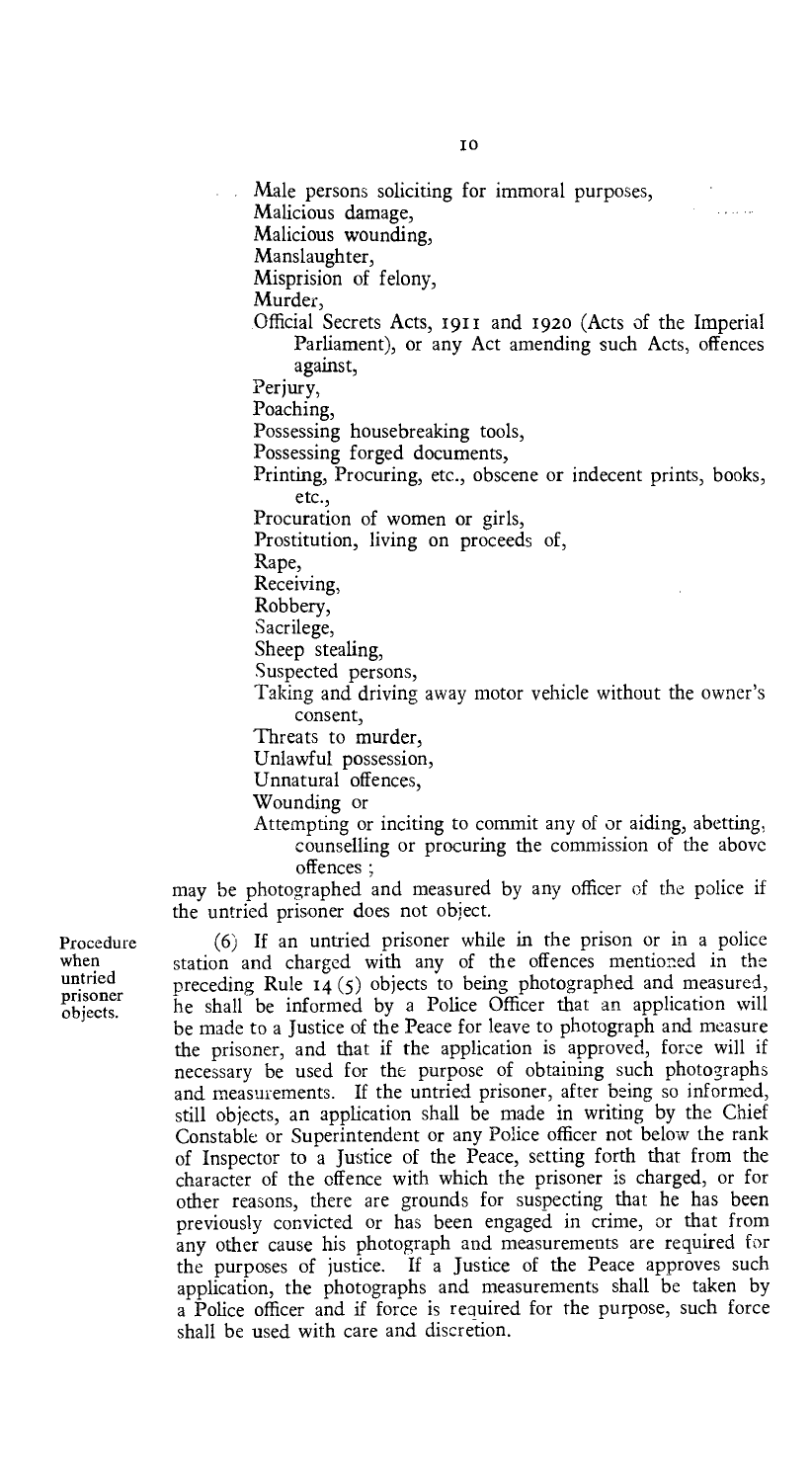(7) When an untried prisoner who has not been previously Untried convicted of crime shall have been photographed and measured under persons to the preceding Rules  $14$  (5) or (6) and be discharged by the High photographs Bailiff or by the Justices or acquitted upon his trial, all photographs and (both negatives and copies), finger print impressions and records of measuremeasurements so taken shall be destroyed in his presence or handed acquitted. over to the prisoner.

15. Every prisoner shall, unless exempted by the Gaoler or Baths and Medical Officer, take a hot bath on reception. Every prisoner shall hair cut. within 24 hours of his imprisonment have his or her hair cut as the Medical Officer may direct.

16. Every prisoner shall, on the day of his reception as soon Medical as possible after his reception, be separately examined by the Medical examina-Officer, who shall record the state of health of the prisoner and such other particulars as may be directed: tion.

Provided that when a prisoner is received too late to be examined on the same day he shall be examined as soon as possible on the next day, and in any case within 24 hours of reception.

17. Subject to such conditions as the Visiting Justices determine, Babies. a woman prisoner may have her baby with her in prison during the normal period of lactation and longer if required in special circumstances and the baby may be supplied with clothing and necessaries at the public expense.

#### *(ii) Information to Prisoners.*

18.  $(1)$  Every prisoner on reception will be provided in his cell Providing or room or ward with full information about the Regulations and governing the treatment of prisoners and about any other Regulations information. of which he should have knowledge including those relating to earnings and privileges, to the proper method of submitting petitions to the Governor and of making complaints, to food, clothing, bedding and other necessaries and to the disciplinary requirements of the prison.

(2) The Gaoler shall personally or through such officer as he may appoint ensure as soon as possible after reception and in any case within 24 hours that every prisoner who can read has read the information so provided. Where a prisoner cannot read or has difficulty in understanding the information so provided, it shall be so explained to him that he may understand both his rights and his obligations.

#### *(iii) Removal and Discharge.*

19. A prisoner whom the Governor has directed to be taken  $\frac{Custody}{dy}$ to any place shall, while outside the prison, be kept in the custody of prison officers. during removal, etc.

explaining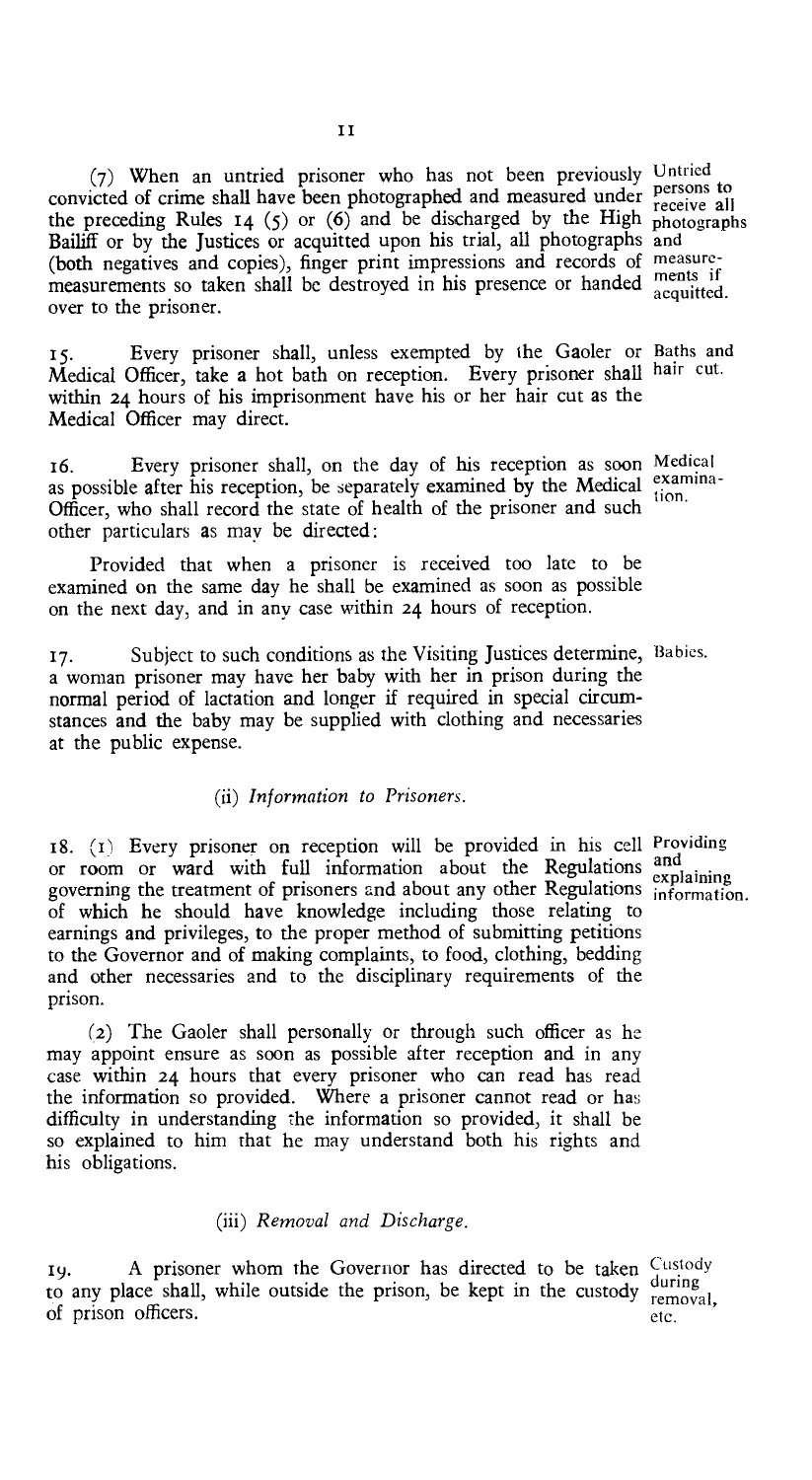Protection from public view.

Final interview with Gaoler.

Final interview with Medical Officer.

21. Every prisoner shall, before discharge or removal to another prison, be interviewed by the Gaoler, and also may be interviewed by the Visiting Justices.

22. (r) Every prisoner shall, as short a time as is practicable before discharge or removal to another prison, be examined by the Medical Officer.

(2) A prisoner shall not be removed to another prison unless the Medical Officer certifies that he is fit for removal.

(3) A prisoner due for discharge who is suffering from an acute or dangerous illness shall, unless he refuses to stay, not be sent out of prison until in the opinion of the Medical Officer it is safe to send him out.

Return of 23. On the discharge of a prisoner, his own clothes shall be clothes. returned to him unless it has been found necessary to destroy or returned to him unless it has been found necessary to destroy or otherwise dispose of them, in which case proper clothing shall be provided. All money or other effects shall be similarly returned to him.

#### (iv) *Deaths of Prisoners.*

- Record of 24. The Medical Officer shall keep a record of the death of death. any prisoner which shall include the following particulars, that is to say—
	- (a) the time the deceased was taken ill,
	- (b) when the illness was first notified to the Medical Officer,
	- (c) the nature of the illness,
	- (d) the time at which and the day on which the prisoner died,
	- (e) an account of the appearance of the prisoner after death, where a post mortem examination is carried out, and
	- (f) any special remarks that appear to the Medical Officer to be required.

Notice to 25. Upon the death of a prisoner, the Gaoler shall give im-Coroner, etc. mediate notice thereof to the Coroner of Inquests, to the Clerks to the Justices, and to the Governor.

#### DISCIPLINE AND CONTROL.

#### *(i) General*

General 26. The Rules in this section shall be applied, due allowance<br>principles. being made for the differences of character and response to discipline being made for the differences of character and response to discipline of different types of prisoner, in accordance with the following principles, that is to say-

20. When prisoners are being removed to or from prison, they shall be exposed to public view as little as possible and proper safeguards shall be adopted to protect them from insult or curiosity.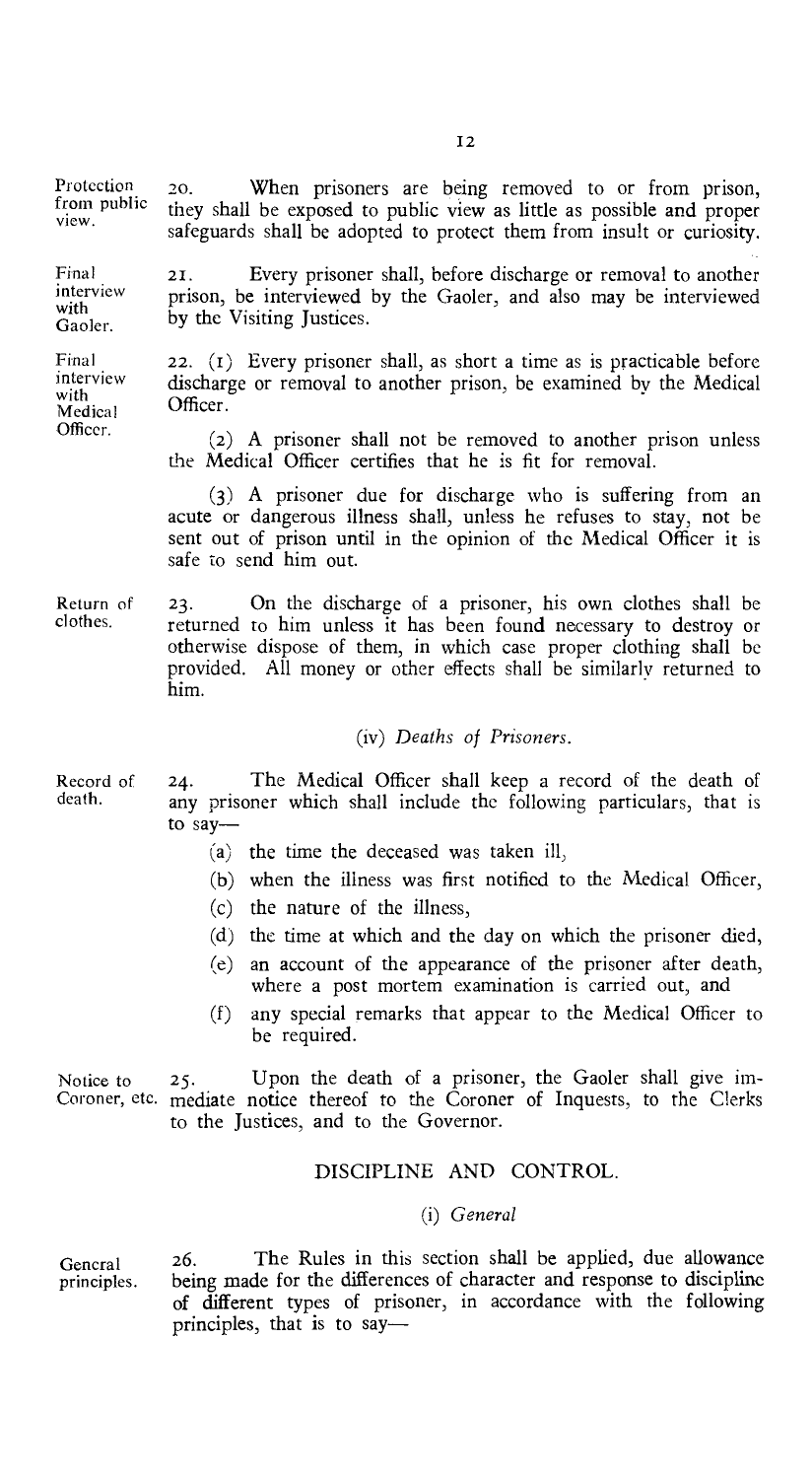- (i) Discipline and order shall be maintained with firmness but with no more restriction than is required for safe custody and well-ordered community life ;
- (2) In the control of prisoners, officers shall seek to influence them through their own example and leadership and to enlist their willing co-operation ;
- (3) At all times, the treatment of prisoners shall be such as to encourage their self respect and a sense of personal responsibility.

#### 27. (1) The Gaoler shall—

by Gaoler.

- (a) exercise a close and constant personal supervision of the whole of the prison ;
- (b) inspect daily all parts of the prison where prisoners are working or accommodated ;
- (c) give special attention to every prisoner who is under medical care ;
- (d) at least twice a fortnight, visit all parts of the prison during the night and satisfy himself as to its state.

28. In the absence of the Gaoler, the Head Warder, or in his Performance absence, any other warder deputed by the Gaoler, or in the absence of Gaoler's dustries, any other warder depaced by the Gaoler, or in the absence duties by of the Gaoler by the Head Warder, shall perform all the duties of Head Warder the Gaoler.

29. Women prisoners shall be attended only by women officers Supervision, and, if working under a male instructor, shall be supervised by a etc., of woman officer.

3o. (r) When there are women prisoners, that part of the prison Matron. set aside for women shall, under the direction of the Gaoler, be in the charge of a Matron who shall reside within the prison and have the care and superintendence of all women prisoners. The keys of all the locks of that part of the prison shall be in her custody.

(2) In the event of there being any women prisoners, the Matron shall—

- (a) exercise a close and constant personal supervision over the whole of the women's part of the prison ;
- (b) visit and inspect daily all parts of the prison where women prisoners are working or accommodated ;
- (c) give special attention to every woman prisoner who is under medical care, under restraint, undergoing cellular confinement or upon restricted diet ;
- (d) attend Divine Service in the Chapel with the prisoners in her charge unless absent by leave or prevented by some duty, the omission and cause being entered in the Gaoler's Journal ;
- (e) at least twice a fortnight, visit the women's part of the prison during the night and satisfy herself as to its state.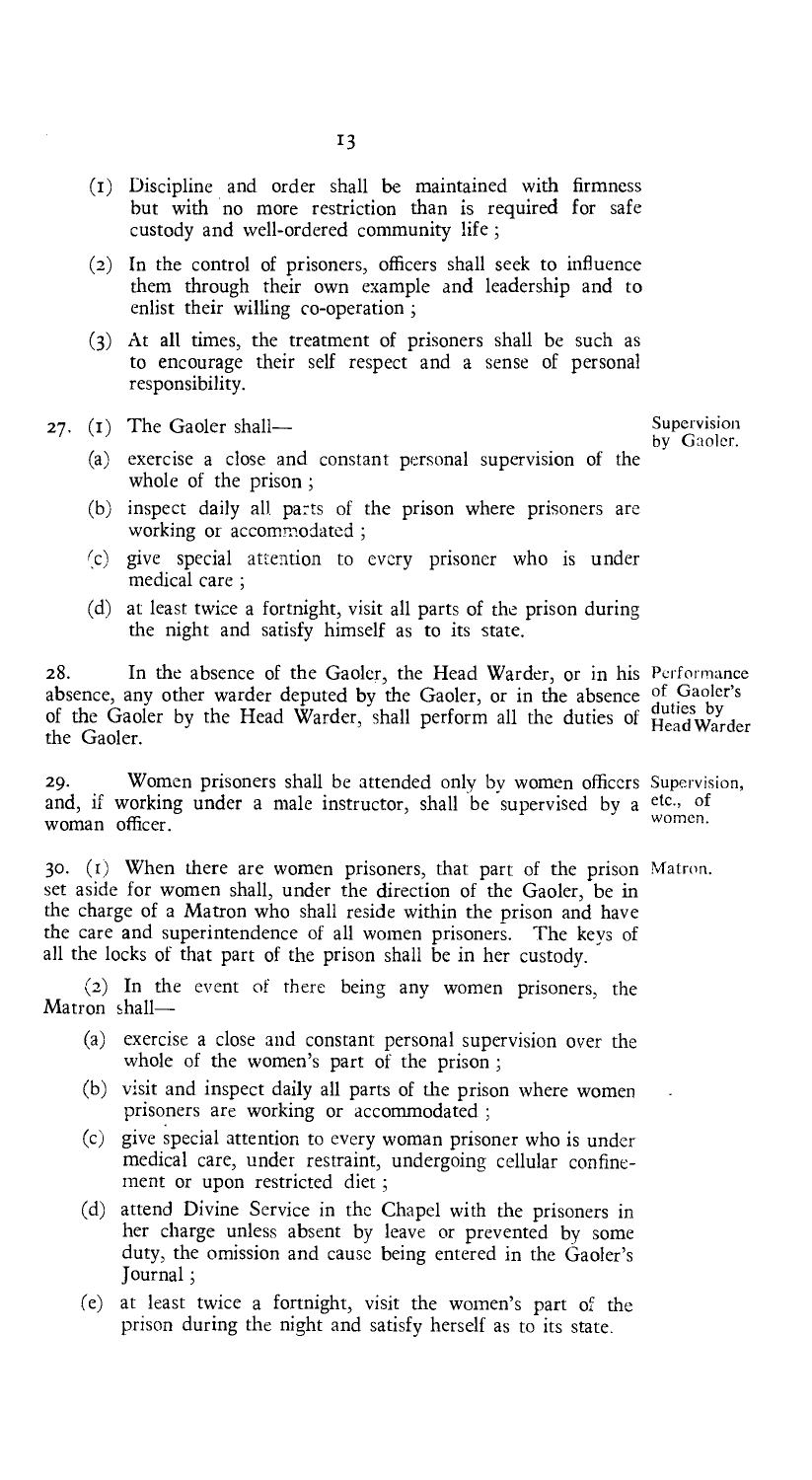(3) Whenever the Matron is absent, her duties shall be performed by a qualified woman officer and that officer shall have all the powers and will perform all the duties of the Matron.

Use of force.

31. (r) No officer in dealing with prisoners shall use force unnecessarily and, when the application for force to a prisoner is necessary, no more force than is necessary shall be used.

(2) No officer shall deliberately act in a manner calculated to provoke a prisoner.

Prisoners not to hold disciplinary posts. 32. No prisoner shall be employed in a disciplinary capacity but prisoners carefully selected by the Gaoler may be given positions of responsibility and leadership within such limits as the Visiting Justices may determine.

Temporary 33.  $(1)$  If at any time it appears to the Visiting Justices that it work in cell. is desirable for the maintenance of good order or discipline or in the is desirable for the maintenance of good order or discipline or in the interests of a prisoner that he should not work in association with other prisoners, the Visiting Justices may authorise the Gaoler to arrange for that prisoner to work temporarily in a cell or other room or ward and not in association with other prisoners.

> (2) It shall be within the discretion of the Gaoler to arrange for such a prisoner again to work in association whenever he considers this desirable and he shall do so in any case if the Medical Officer so advises on medical grounds, or at the expiration of one month, unless further authority is given from month to month by the Visiting Justices.

#### (ii) *Remission.*

34. (1) A prisoner sentenced to a term of imprisonment, whether by one sentence or cumulative sentences, exceeding one calendar month shall be eligible, by special industry and good conduct, to earn a remission of a portion of his sentence, not exceeding one-third of the whole sentence ; provided that such remission shall not be granted as will reduce any period of imprisonment to be served to less than thirty days.

(2) A prisoner who has been detained in the Prison for a minimum period of fourteen days, whether on remand or otherwise, shall be eligible for a gratuity on discharge.

(3) A daily record of the industry and conduct of prisoners shall be kept by the Gaoler in a register provided for the purpose. Two marks per diem shall be allowed for conduct and two for industry. For a slight breach of conduct a prisoner will be awarded one mark only for the day for conduct ; but for a serious matter he will receive no mark. If a prisoner's industry has been only fair he will receive one mark for industry, and if bad he will be given no mark.

Conditions of remitting sentence and gratuities on discharge.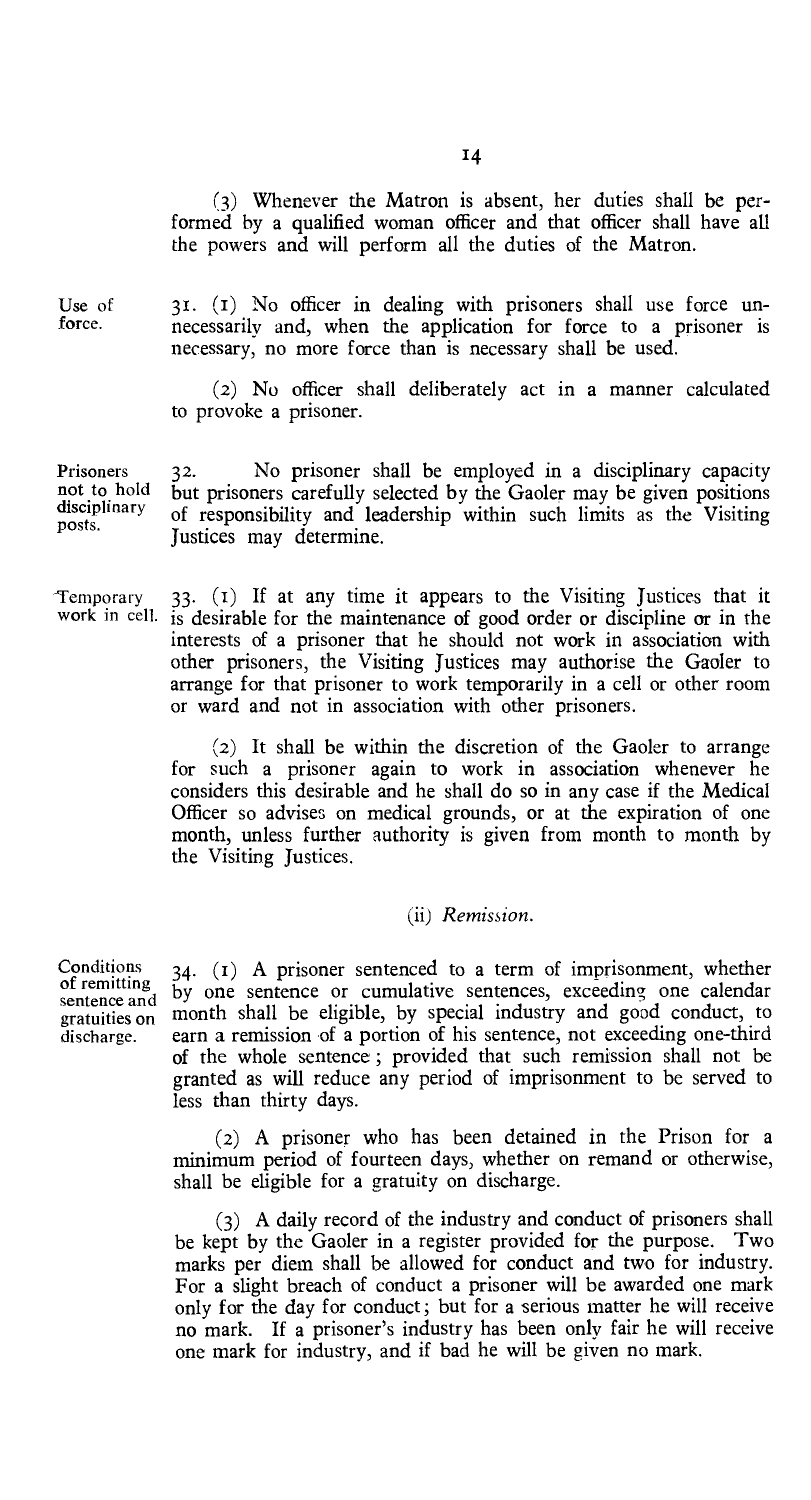- (4) On Sundays, only conduct marks will be recorded.
- (5) (a) For every week in which a prisoner, during his imprisonment earns 14 marks for conduct AND only II for industry, he shall forfeit two days' remission of sentence and 25 marks in the calculation of his gratuity.
	- (b) For every week in which a prisoner, during his imprisonment, earns only 13 marks for conduct AND 12 for industry, he shall forfeit two days' remission of sentence and 25 marks in the calculation of his gratuity.
	- (c) For every week in which a prisoner, during his imprisonment, earns only 13 marks for conduct AND II for industry, he shall forfeit four days' remission of sentence and 5o marks in the calculation of his gratuity.
	- (d) For every week in which a prisoner, during his imprisonment, earns only 12 marks or less for conduct OR io marks or less for industry, he shall forfeit two weeks' remission of sentence and ioo marks in the calculation of his gratuity.

(6) The gratuity given to a prisoner on discharge shall be calculated on the following basis :  $-$ 

- (a) for every hundred marks earned by him during the first eight weeks of his imprisonment a prisoner shall receive a gratuity of three shillings.
- (b) after the prisoner has served eight weeks of his sentence and provided he maintains a satisfactory stardard of effort, he shall receive a gratuity of five shillings for every hundred marks earned by him.

(7) Marks for remission and gratuity shall be awarded to a prisoner in respect of any period during which he has been in the Prison prior to his sentence and which is taken into account by the Court as part of the sentence, provided the prisoner has, during that period, qualified through conduct and industry for marks.

(8) At least seven days before a prisoner's earliest date of discharge the Gaoler shall submit to the Government Secretary, on a prescribed form, particulars of the prisoner's conduct and industry, as represented by marks. The Gaoler will then receive instructions in writing as to the commands of His Excellency the Lieutenant Governor concerning the prisoner in question.

35. (i) After considering the industry and good conduct of a Release on prisoner serving a sentence of imprisonment of not less than six licence of months, and his character, conduct and prospects, the Governor after considering the recommendations of three Visiting Justices and the Medical Officer may direct that instead of being granted remission of imprisonhis sentence under the foregoing Rule, the prisoner shall be released ment. on licence under the following provisions of this Rule, provided the prisoner has served not less than six months of his sentence.

persons sentenced to terms of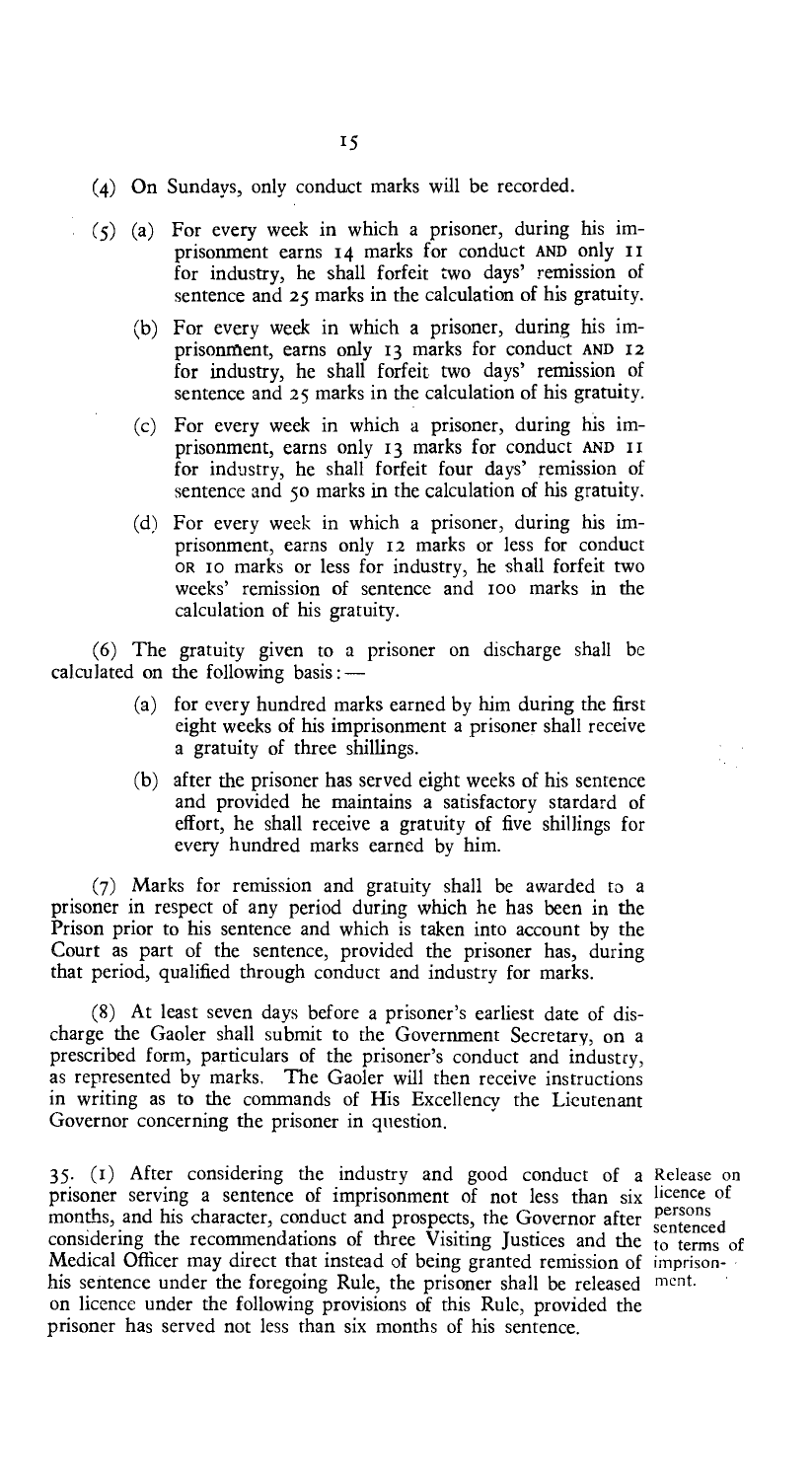(2) A person released on licence under this Rule shall until the expiration of his sentence, be under the supervision of such person or body of persons as may be specified in the licence, and shall comply with such other requirements as may be so specified :

Provided that the Governor may at any time modify or cancel any such requirements.

(3) If, before the expiration of his sentence, the Governor is satisfied that a person released as aforesaid has failed to comply with any requirement for the time being specified in the licence, the Governor may by order recall him to the prison ; and thereupon he shall be liable to be detained in the prison until the expiration of his sentence, and if at large shall be deemed to be unlawfully at large, and may be arrested by a Constable without warrant and taken to the prison and delivered up to the Gaoler or other Prison Officer.

(4) This rule shall not apply to a person committed to prison in default of payment of a sum adjudged to be paid by a conviction.

(5) For the purposes of this Rule, consecutive terms of imprisonment shall be treated as one term.

(iii) *Offences Against Discipline.* 

Release on  $36.$  (1) A prisoner serving a sentence of imprisonment may be parole. allowed by the Visiting Justices to be temporarily absent from prison allowed by the Visiting Justices to be temporarily absent from prison on parole for such time or times and subject to such conditions as they may determine—

- (a) for the purpose of engaging in employment or receiving instruction or training ;
- (b) in such other circumstances as the Visiting Justices may approve.

(2) If the Visiting Justices are satisfied that a prisoner absent on parole has broken any of the said conditions, he shall notwithstanding that the stated length of time has not expired be liable to be recalled to prison.

(3) The functions of the Visiting Justices under this Rule shall be exercised by not less than three and not more than five of such Justices acting together and they may take evidence on oath.

(4) If a prisoner does not surrender to the Prison on the expiration of his parole or on his recall he shall be deemed to be unlawfully at large and may be arrested by a Constable without warrant and taken to the Prison and delivered up to the Gaoler or other Prison Officer.

Gaoler to deal with reports.

37. No report against a prisoner shall be dealt with by any officer except the Gaoler or the Head Warder or any other officer who, under Rule 28, has authority to perform the duties of the Gaoler.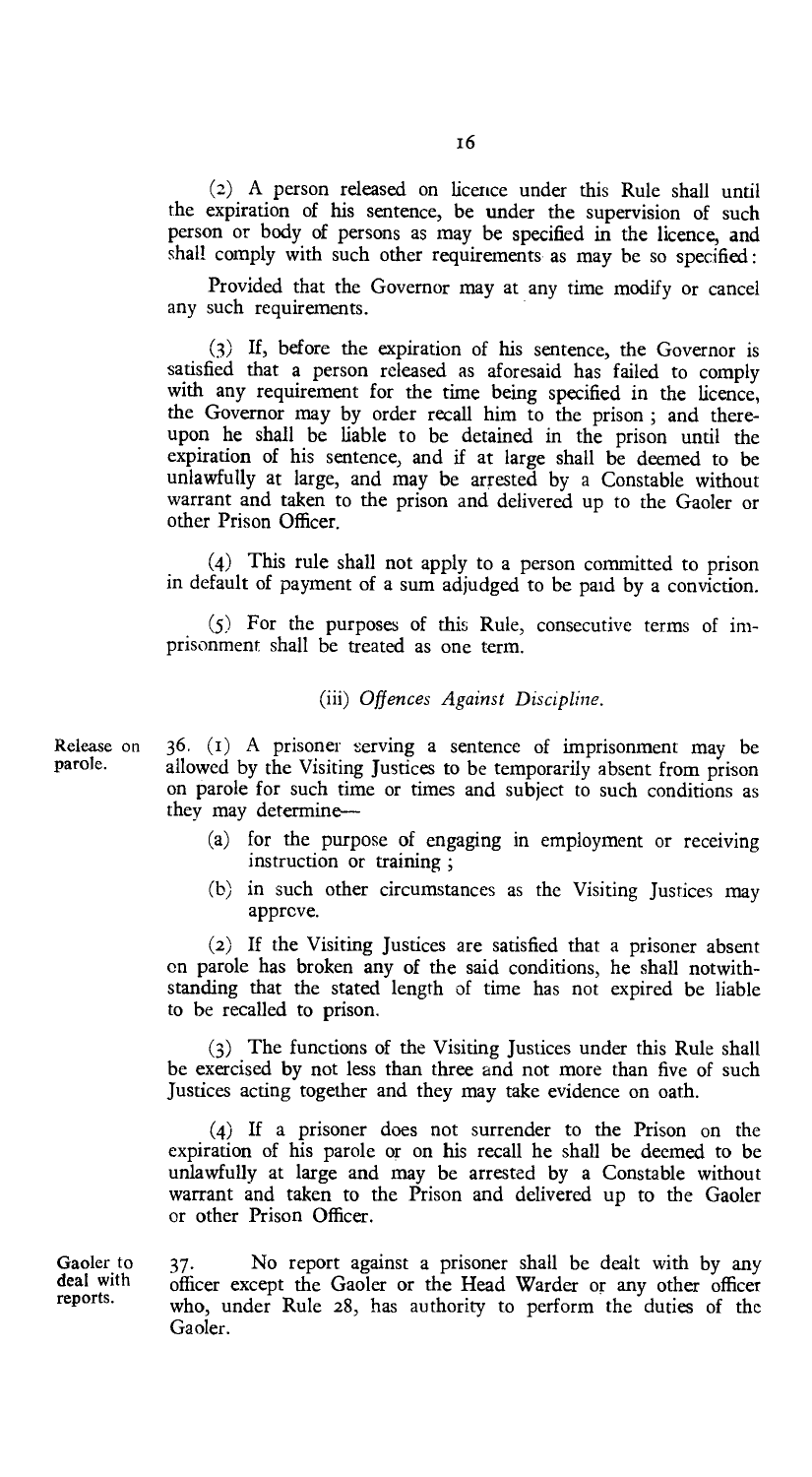38. When a prisoner has been reported for an offence, the Separation Gaoler may order him to be kept apart from other prisoners pending of reported adjudication. prisoner.

39. A prisoner shall, before a report against him is dealt with, Information be informed of the offence for which he has been reported and shall to reported be given a proper opportunity of hearing the facts alleged against <sup>prisoner</sup>. him and of presenting his case.

40. The Gaoler or any other officer may deprive a prisoner Unauthoof any unauthorised article found in his cell or in his possession. rised

articles. .

- 41. (1) The following shall be offences against discipline:  $-$ Offences.
	- (a) disobedience of the rules of the prison by any prisoner ;
	- (b) common assaults by one prisoner on another ;
	- (c) profane cursing and swearing by any prisoner ;
	- (d) indecent behaviour by any prisoner ;
	- (e) irreverent behaviour at chapel by any prisoner ;
	- (f) insulting or threatening language by any prisoner to any officer or prisoner ;
	- (g) absence from chapel without leave by any criminal prisoner ;
	- (h) idleness or negligence at work by any convicted criminal prisoner ,
	- (i) wilful mismanagement of work by any convicted criminal prisoner.

(2) A prisoner shall also be guilty of an offence against discipline if  $he$ —

- (a) commits an assault upon an officer ;
- (b) wilfully disfigures or damages any part of the prison or any property which is not his own ;
- (c) escapes from prison or from legal custody ;
- (d) mutinies or incites other prisoners to mutiny ;
- (e) commits personal violence against an officer ;
- (f) makes false and malicious allegations against an officer ;
- (g) attempts to do any of the foregoing things.

42. (r) Every offence against discipline shall be reported forthwith Investigation and, save as provided by Rule 44, the Gaoler shall investigate every of offences report of such offence not later than the following day unless that and awards day is a Sunday or a public holiday.

(2) If, upon investigation, the Gaoler considers that an offence under Rule 41 (t) is proved, he shall make one or more of the following awards :-

- (a) caution ;
- (b) forfeiture or postponement of privileges for a period not exceeding 28 days ;

by Gaoler.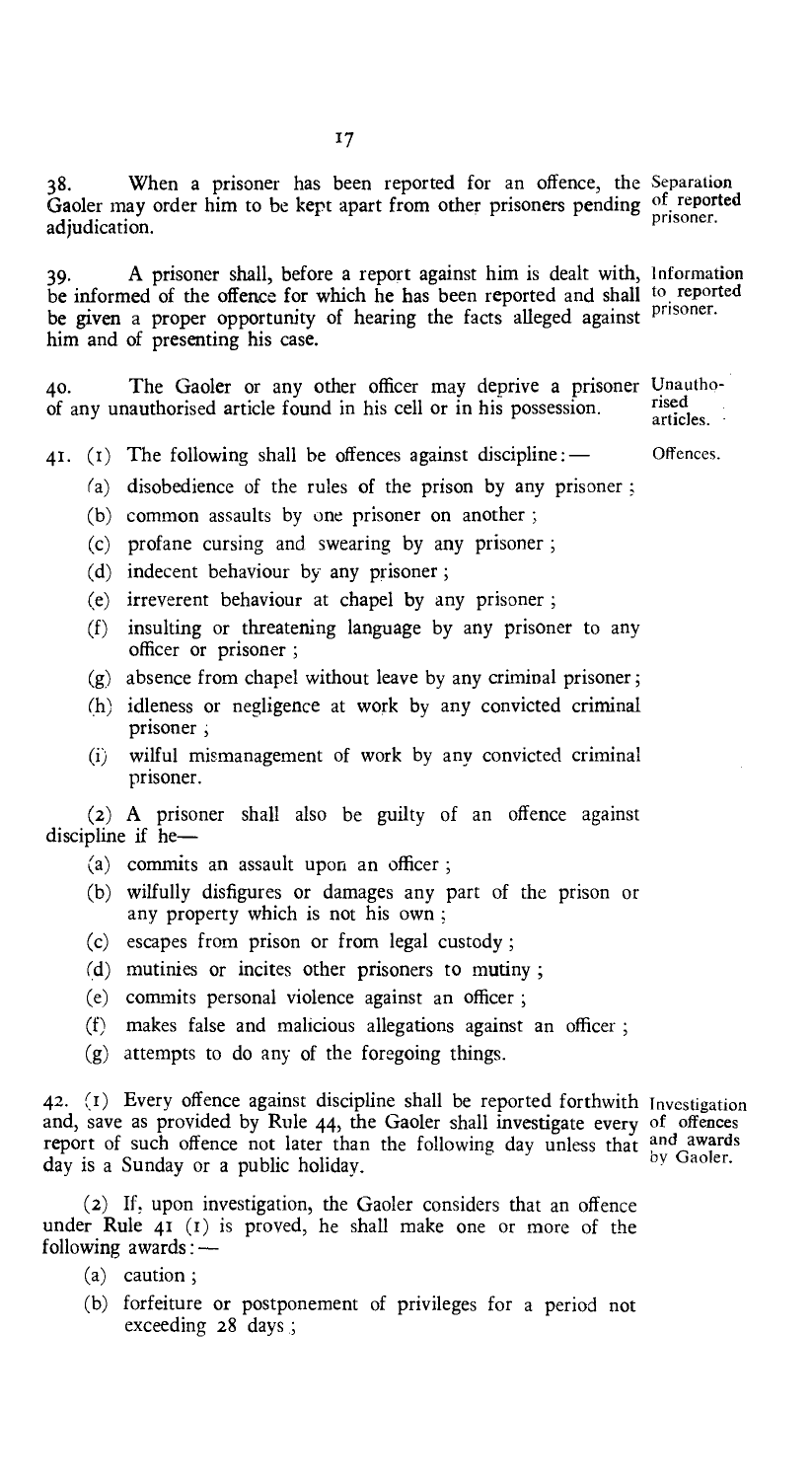- (c) exclusion from association work for a period not exceeding 14 days ;
- (d) restricted diet No. 1 for a period not exceeding  $3 \text{ days}$ ;
- (e) restricted diet No. 2 for a period, not exceeding 15 days ;
- (f) cellular confinement for a period not exceeding three days.

43. (i) Where a prisoner is reported for any of the offences referred to in paragraphs  $(a)$ ,  $(b)$ ,  $(c)$  or  $(f)$  of Rule  $41$   $(2)$ , or any attempt to commit any of those offences the Gaoler shall refer the case to the Visiting Justices.

(2) Where a prisoner is reported for repeated offences against discipline for which such awards as the Gaoler is empowered to make under the last preceding Rule are in his opinion insufficient, the Gaoler shall, after investigation, refer the case to the Visiting Justices.

(3) The Visiting Justices shall enquire into every case referred to them under paragraphs  $(1)$  and  $(2)$  of this Rule and for such purposes may take evidence on oath, and, for that purpose, may administer oaths, or may, instead of administering an oath, require the person examined to make and subscribe a declaration of the truth of the matter in respect of which he is examined.

(4) If they find the offence proved, the Visiting Justices shall make one or more of the following awards :  $-$ 

- (a) caution ;
- (b) forfeiture of remission of sentence for a period not exceeding six months ;
- (c) forfeiture or postponement of privileges ;
- (d) exclusion from associated work for a period not exceeding 28 days ;
- (e) restricted diet No. 1 for a period not exceeding 15 days ;
- (f) restricted diet No. 2 for a period not exceeding 28 days ;
- (g) cellular confinement for a period not exceeding  $I_4$  days;
- (h) stoppage of earnings for a period not exceeding 28 days.

(5) The functions of the Visiting Justices under this and the next following Rule shall be exercised by not less than three and not more than five of such justices acting together.

Especially grave offences.

44. (i) Where a prisoner is reported for any of the offences mentioned in paragraphs (d) and (e) of Rule  $41(2)$ , or any attempt to commit any of those offences, the Gaoler shall forthwith refer the case to the Visiting Justices.

(2) The Visiting Justices shall enquire into the case and shall take evidence on oath and, for that purpose, may administer oaths, or may, instead of administering an oath, require the person examined to make and subscribe a declaration of the truth of the matter in respect of which he is examined, and if they find the offence proved,

Investigation of offences and awards by Visiting Justices.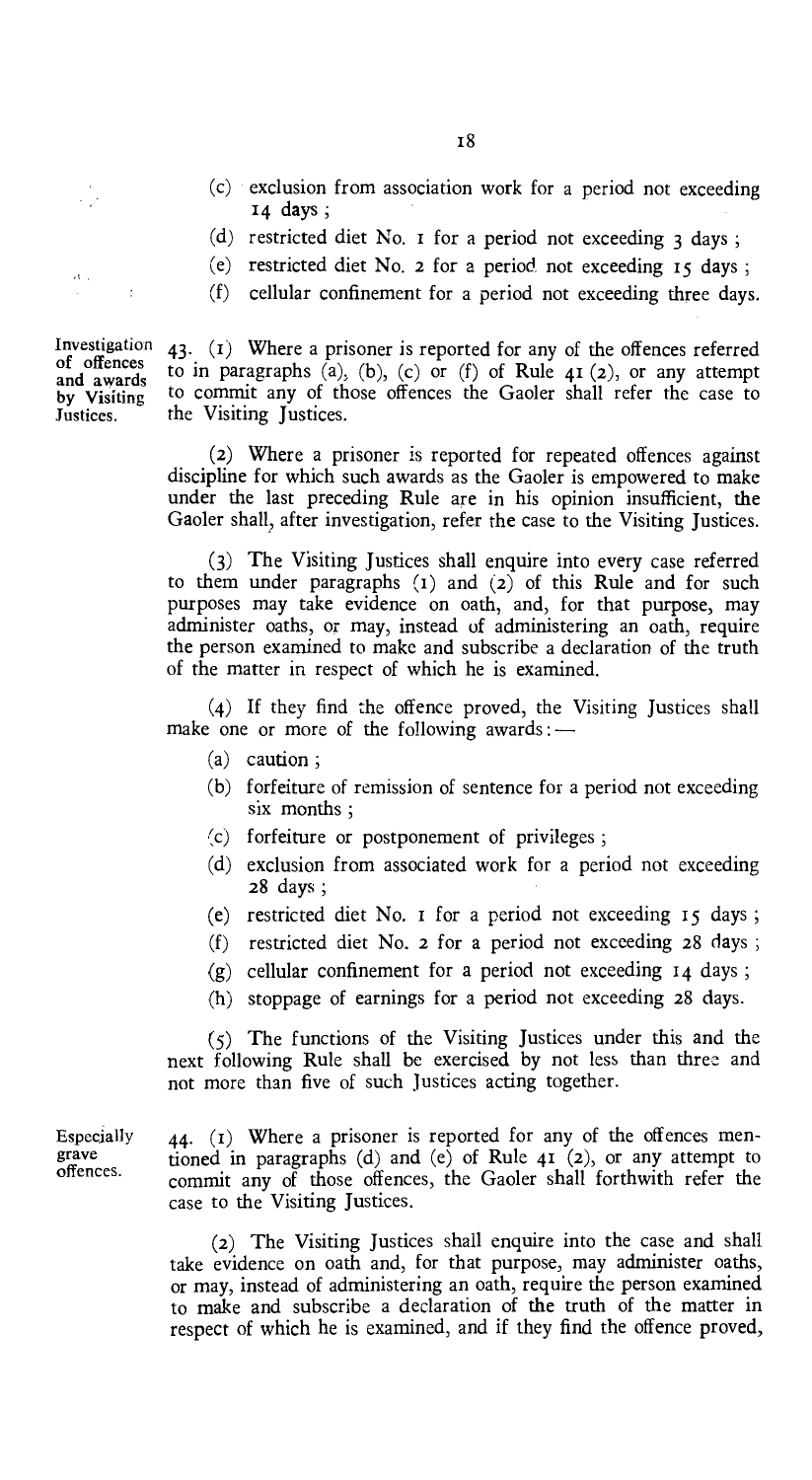shall make one or more of the awards set out in paragraph (4) of the preceding Rule, or, in the case of a male prisoner convicted of felony or sentenced to hard labour, order corporal punishment, and if corporal punishment is inflicted, no further punishment by way of confinement in cells or by way of restricted diet shall be imposed.

(3) Where an order for the infliction of corporal punishment is made, the order shall specify the number of strokes not exceeding, in case of a prisoner appearing to them  $to<sub>r</sub>$  be not less than 21 years of age, eighteen strokes of a cat-o-nine tails or birch rod, or in the case of a person appearing to them to be under that age, twelve strokes of a birch rod.

 $45.$  (1) All corporal punishment shall be attended by the Gaoler Corporal punishment. and the Medical Officer,

 $\begin{array}{ccc} T_{1,1} & T_{1,2} & \ldots \\ T_{2,2} & \ldots & T_{2,3} \end{array}$ 

(2) The Medical Officer shall immediately before the punishment is inflicted examine the prisoner and satisfy himself that he is both mentally and physically fit to undergo the punishment, and shall make such recommendations for preventing injury to the prisoner's health as he may deem necessary, and the Gaoler shall carry such recommendations into effect.

(3) At any time after the infliction of the punishment has begun, the Medical Officer may, if he deems it necessary in order to prevent injury to the prisoner's health, recommend that no further punishment be inflicted and thereupon the Gaoler shall remit the remainder of the punishment.

(4) The Gaoler shall enter in the Corporal Punishment Book the number of lashes or strokes inflicted and any remission that he may have ordered.

(5) Every instrument used for the infliction of corporal punishment shall be of a pattern approved by the Governor.

46. (r) Cellular confinement, corporal punishment or restriction Medical of diet shall in no case be awarded unless the Medical Officer certificates. has certified that the prisoner is in a fit condition of health to  $_{\text{hv}}^{\text{and visits}}$ sustain it.

by Gaoler, etc.

(2) Every prisoner undergoing cellular confinement or subjected to restricted diet No. r shall be visited at least once a day by the Gaoler and the Medical Officer, and if he is undergoing cellular confinement, he shall be visited by an officer appointed for that purpose at intervals of not more than three hours during the day.

 $47.$  (1) A disciplinary award may be remitted or mitigated by Remission the Governor.

and mitigation

(2) A disciplinary award, other than caution, may be deter-of awards. mined or mitigated at any time during the currency thereof by the Visiting Justices.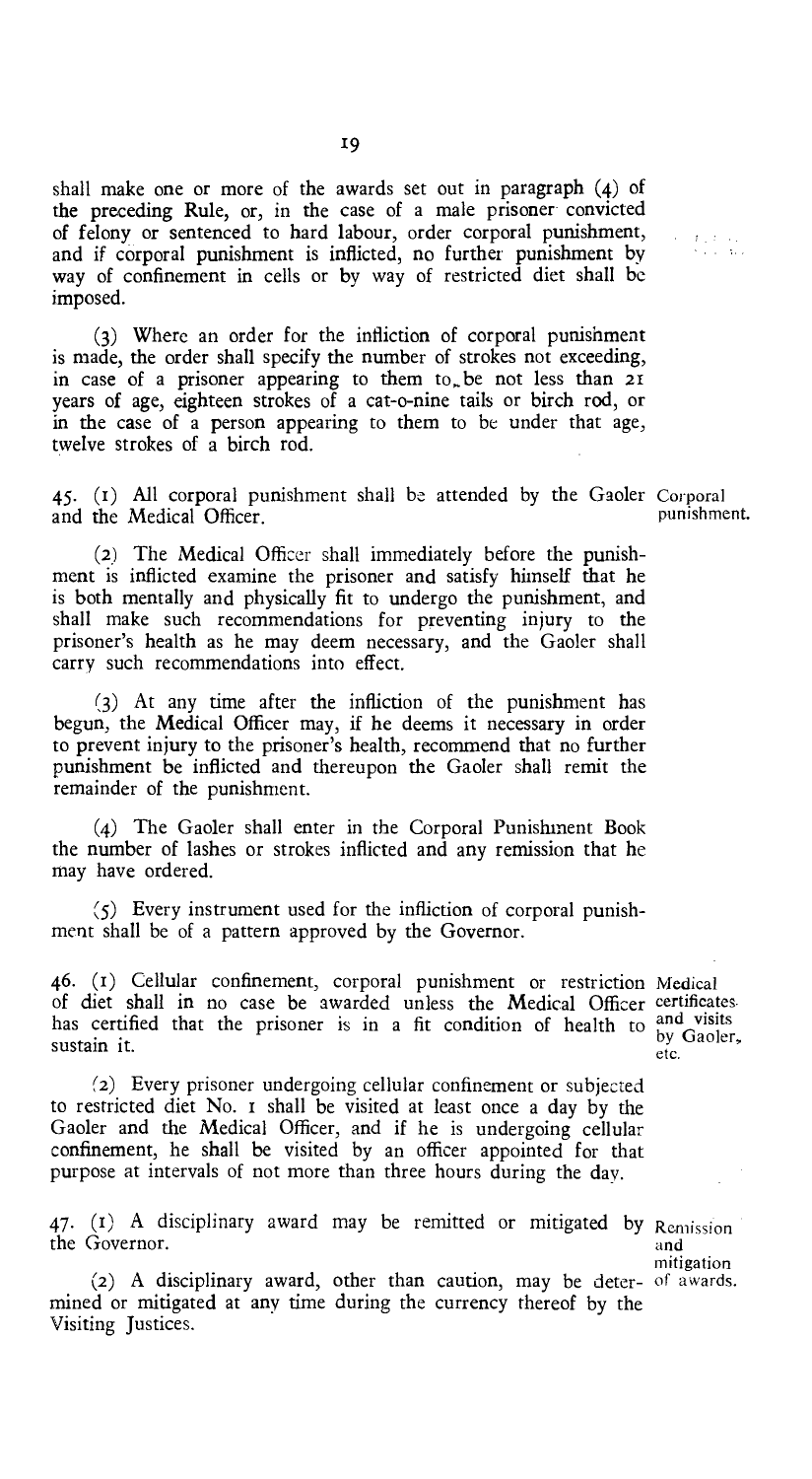#### (iv) *Restraints.*

Mechanical 48. (t) Mechanical restraints shall not be used as a punishment or for any purpose other than safe custody during removal, except on medical grounds by direction of the Medical Officer or in the circumstances and under the conditions stated in the following paragraphs of this Rule.

> (2) Where it appears to the Gaoler that it is necessary to place a prisoner under mechanical restraint in order to prevent his injuring himself or others or damaging property or creating a disturbance, the Gaoler may order him to be placed under mechanical restraint and notice thereof shall forthwith be given to the Visiting Justices and to the Medical Officer.

> (3) The Medical Officer, on receipt of the aforesaid notice, shall forthwith inform the Gaoler whether he concurs in the order and, if on medical grounds, he does not concur, the Gaoler shall act in accordance with any recommendations which he may make.

> (4) No prisoner shall be kept under mechanical restraint longer than is necessary, or for a longer period than 24 hours unless an order in writing from a member of the Visiting Justices is given specifying the cause thereof and the time during which the prisoner is to be so kept, which order shall be preserved by the Gaoler as his warrant.

> (5) Particulars of every case of mechanical restraint shall be forthwith recorded by the Gaoler.

> (6) No mechanical means of restraint shall be used except of such patterns and in such manner and under such conditions as may be approved by the Governor.

Temporary confinement. 49. The Gaoler may order any refractory or violent prisoner to be temporarily confined in a special cell certified for the purpose in the same manner as cells to which Rule 7 applies, but no prisoner shall be confined in such a cell as a punishment or after he has ceased to be refractory or violent.

*(v) Complaints by Prisoners.* 

Complaints to be recorded and put forward.

restraints.

5o. (1) Every request by a prisoner to see the Gaoler or the Visiting Justices shall be recorded by the officer to whom it is made and conveyed without delay to the Gaoler.

(2) The Gaoler shall at a convenient hour on every day, other than Sundays and public holidays, hear the applications of all prisoners who have made a request to see him and shall inform the Visiting Justices at their next visit to the prison of every request by a prisoner to see such Visiting Justices.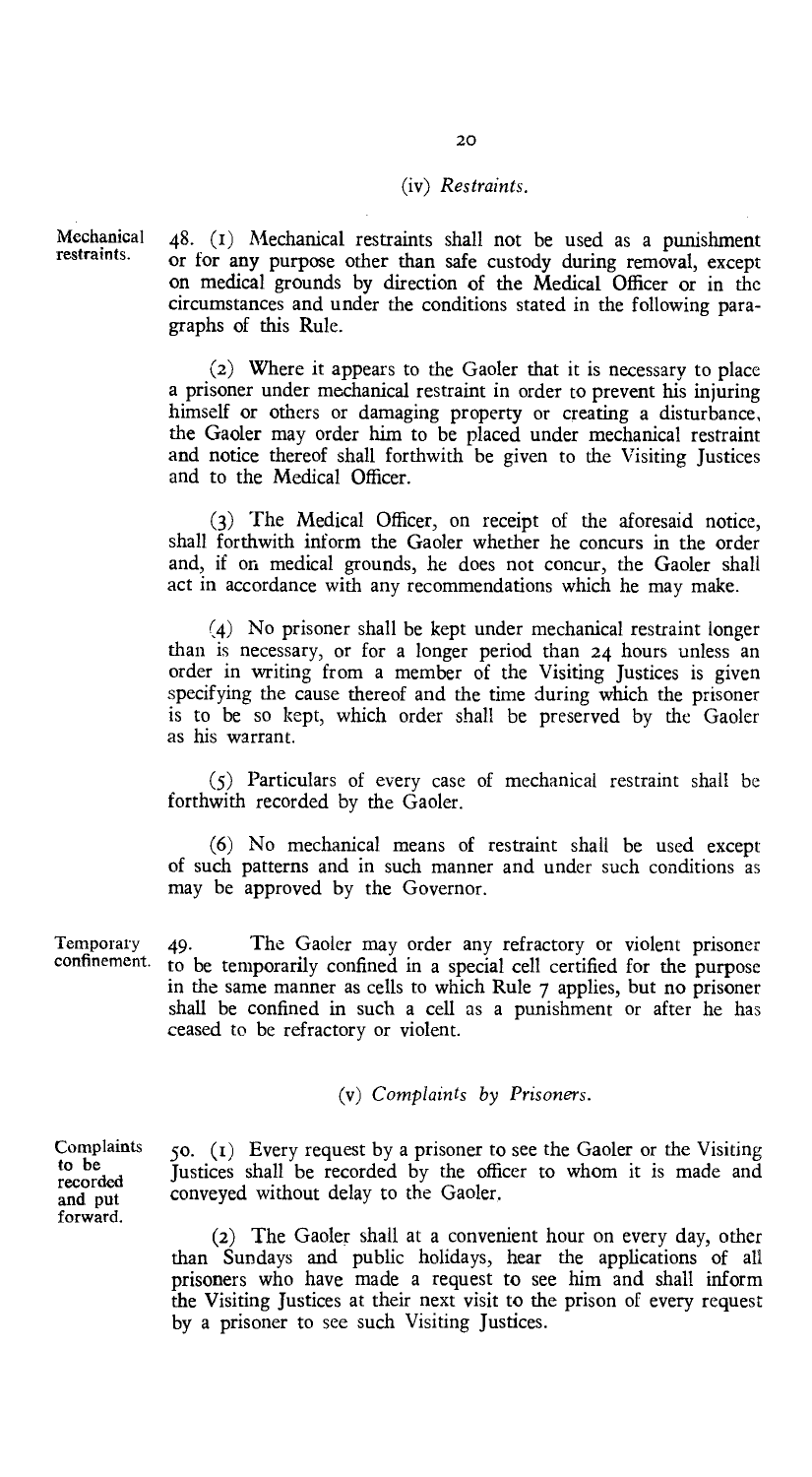#### *(vi) Prohibited Articles.*

51. (i) No person shall without authority convey into or throw Prohibited into or deposit in the prison or convey or throw out of the prison articles or convey to a prisoner or deposit in any place with intent that it generally. shall come into the possession of a prisoner any money, clothing, food, drink, tobacco, letter, paper, book, tool, or other article whatever.

(2) Anything so conveyed, thrown or deposited may be confiscated by the Gaoler.

52. (i) A prisoner shall not be given or allowed to have any Drink and intoxicating liquor except in pursuance of an order in writing of tobacco. the Medical Officer specifying the quantity to be given and the name of the prisoner for whose use it is intended.

(2) A prisoner shall not be allowed to smoke or be given or be allowed to have in his possession any tobacco except in accordance with such orders as may be given by the Governor.

#### *(vii) Control of Admission.*

 $53.$  (1) All persons and vehicles entering or leaving the prison General restrictions. may be examined and searched.

- (2) Any person suspected of—
- (a) bringing any prohibited article into the prison ;
- (b) carrying out a prohibited article or any property belonging to the prison ;
- (c) while in a prison, being in possession of a prohibited article ;
- (d) being in improper possession of any property belonging to the prison ;

shall be stopped and immediate notice thereof shall be given to the Gaoler who may order that such person shall be examined and searched.

(3) The Gaoler may refuse admission to the prison of a person who is not willing to be examined and searched.

(4) The Gaoler may direct the removal from the prison of any person who, while in the prison, refuses to be examined and searched or whose conduct is improper.

54. ( $I$ ) The Gaoler shall not, except as directed by the Governor  $V_{\text{isitors}}$  or the Visiting Justices, allow any person to view the prison. or the Visiting Justices, allow any person to view the prison.

prison.

(2) The Gaoler shall ensure that no person authorised to view the prison makes a sketch, or takes a photograph, or holds communication with a prisoner unless authorised to do so by the Governor or the Visiting Justices.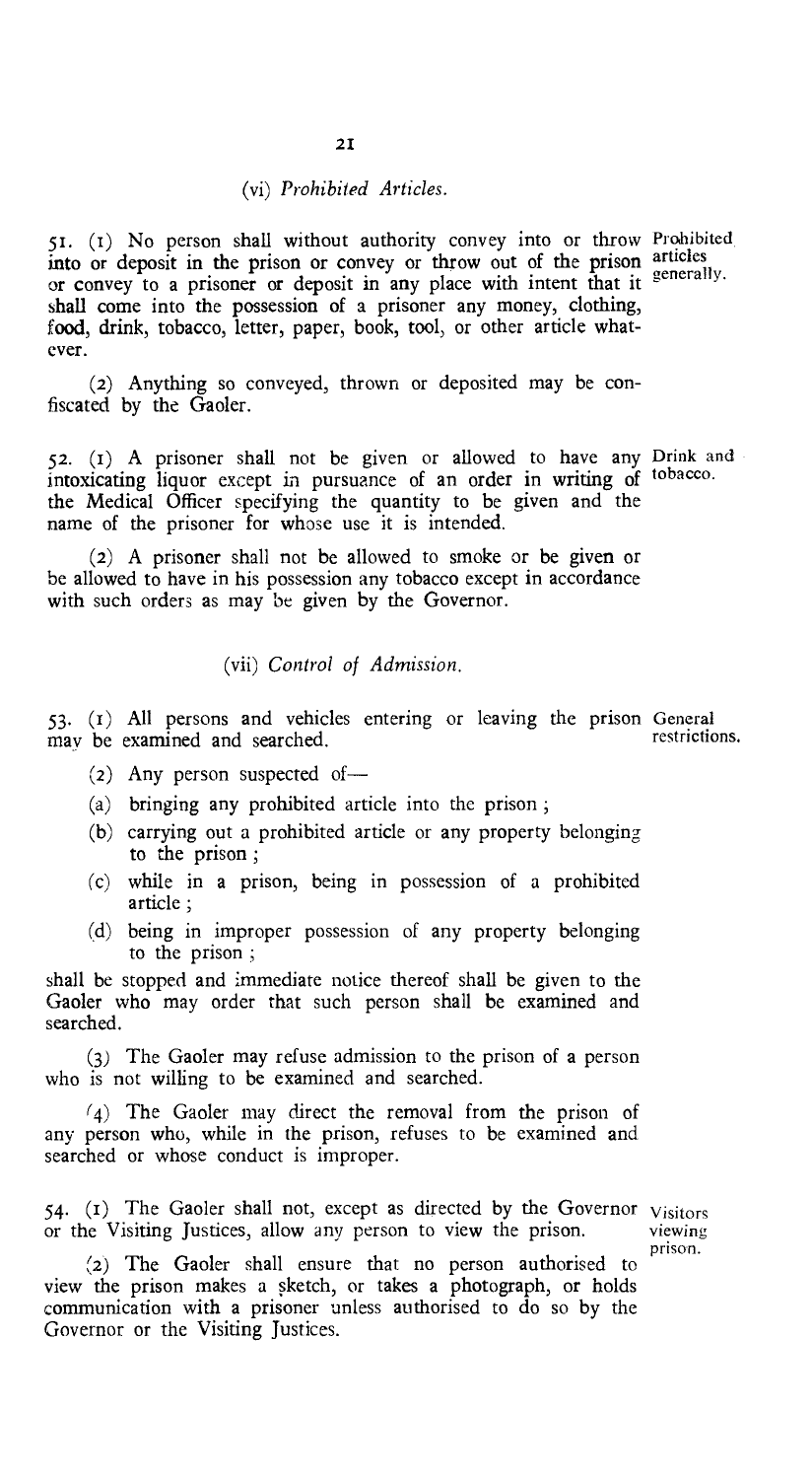#### WORK.

General requirement of work.

55. Subject to Rule 33 every prisoner shall be required to engage in useful work for not more than io hours a day, of which so far as practicable at least 8 hours shall be spent in associated or other work outside the cells :

Provided that the Medical Officer may excuse a prisoner from work on medical grounds, and no prisoner shall be set to any work unless he has been certified as fit for that type of work by the Medical Officer.

Unauthorised work.

56. (i) No prisoner shall be set to any type of work not authorised by the Visiting Justices.

(2) Except with the authority of the Governor, no prisoner shall work in the service of another prisoner or of an officer or for the private benefit of any person.

(3) A prisoner shall be deemed to be in legal custody while he is confined in or is being taken to and from the Prison and while he is working or is, for any reason, outside the prison in the custody or under the control of an officer or of an officer of Police.

(4) Prisoners may receive payment for work in accordance with rates approved by the Governor.

#### RELIGION, EDUCATION AND WELFARE.

#### *(i) Religion.*

57. The religious denomination of every prisoner shall be ascertained and recorded on his reception and he shall be treated as a member of the denomination then recorded unless and until he satisfies the Visiting Justices that he has good grounds for desiring the record to be altered.

58. Where a prisoner is recorded under the last preceding Rule as belonging to a religious denomination other than the Church of England for which no prison minister has been appointed, the Gaoler shall, if the prisoner so requests, arrange for him, so far as possible, to be visited by a minister of that denomination, and every such prisoner shall be informed of this Rule on reception.

59. (t) The Chaplain shall conduct Divine Service for prisoners belonging to the Church of England at least once on every Sunday and on Christmas Day and Good Friday and such celebrations of Holy Communion and such services on weekdays as may be arranged.

(2) The Gaoler may from time to time arrange for Divine Service to be held for prisoners belonging to any religious denomination other than the Church of England by a minister of such denomination.

Recording of denomination.

Visits by special ministers.

Chaplain and ministers to hold services, etc.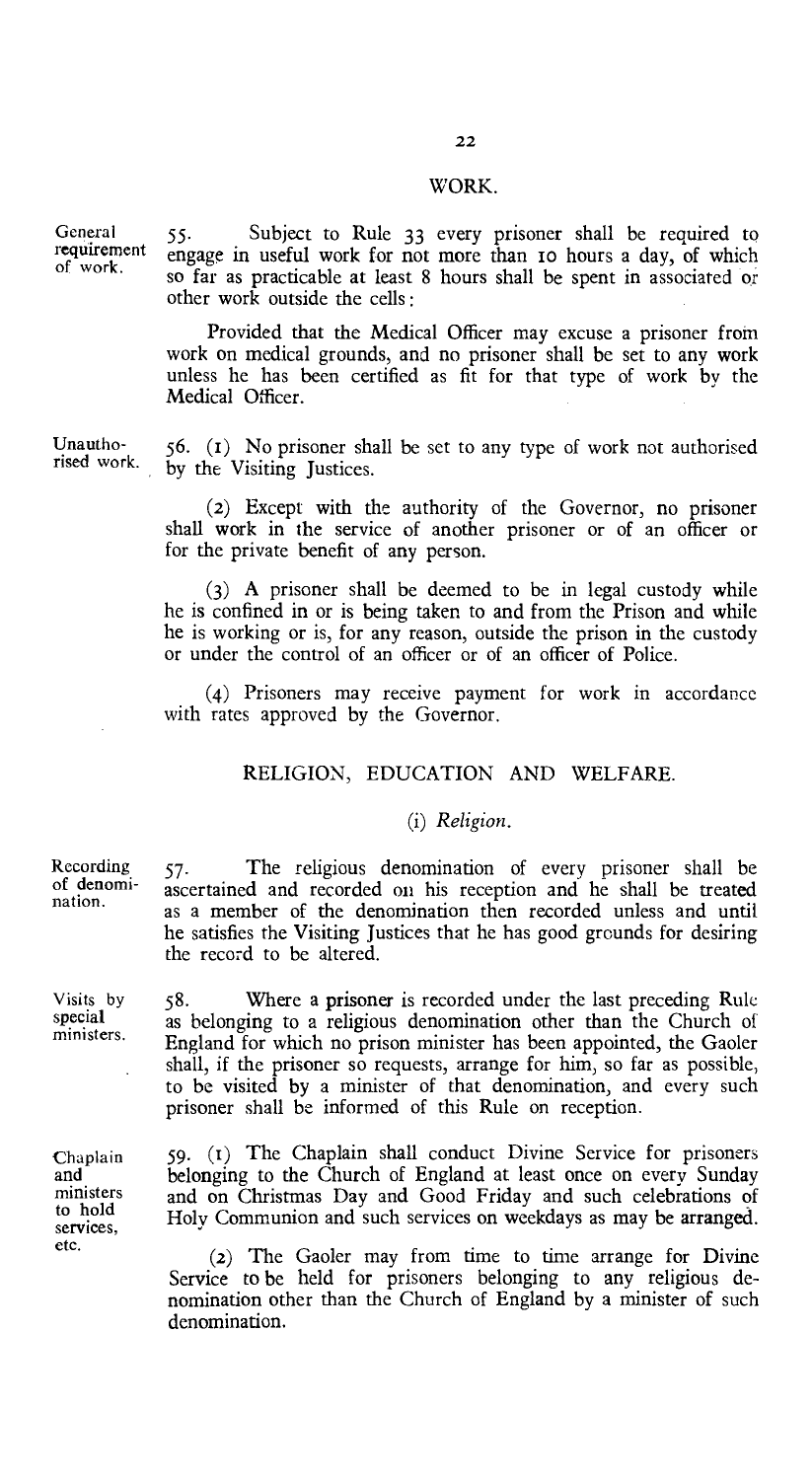6o. Every prisoner shall, so far as practicable, be regularly Visits by visited at proper and reasonable times by the Chaplain or, if he is Chaplain, recorded as belonging to any religious denomination other than the Church of England, by a minister of his own denomination.

61. There shall, so far as practicable, be made available for Religious the personal use of every prisoner such of the Scriptures and books books. the personal use of every prisoner such of the Scriptures and books of religious observation and instruction recognised for his religious denomination as are accepted by the Prison Commissioners for use in English prisons.

62. (1) The Chaplain shall— Interviews,

- (a) interview individually every prisoner recorded as belonging sick, etc. to the Church of England as soon as possible after the prisoner's reception, a short time before his discharge, and from time to time as often as practicable during his imprisonment ;
- (b) visit as often as may be necessary any such prisoner who is sick, under restraint or undergoing cellular confinement ;
- (c) if no other arrangements are made, read the Burial Service at the funeral of any prisoner.

(2) Where a prisoner is recorded as belonging to a religious denomination other than the Church of England, the Gaoler shall, as far as is practicable, arrange for a minister of that prisoner's denomination to carry out, in relation to that prisoner, any of the duties which the Chaplain is required under paragraph (t) of this Rule to carry out in relation to a prisoner belonging to the Church of England.

(3) When a prisoner not recorded as belonging to the Church of England is sick, or under restraint, or undergoing cellular confinement, and is not regularly visited by a minister of his own denomination, the Chaplain shall visit him if the prisoner is willing.

(4) The Chaplain shall make a written report to the Governor at the end of each year with regard to the religious instruction of the prisoners during that year and any other matter as directed from time to time by the Governor and may set out in such report any observations and recommendations he may care to make.

63. Arrangements shall be made for avoiding all unnecessary Sunday work by prisoners of the Christian religion on Sunday, Christmas work, etc. Day and Good Friday and by prisoners recorded as belonging to other religions on their recognised days of religious observance.

64. ( $I$ ) Such person as the Governor approves may officiate in the Substitute Chaplain's absence Chaplain's absence.

(2) A minister of religion may, with the consent of the Visiting Justices, appoint a substitute to act for him in his absence.

visits to

or minister.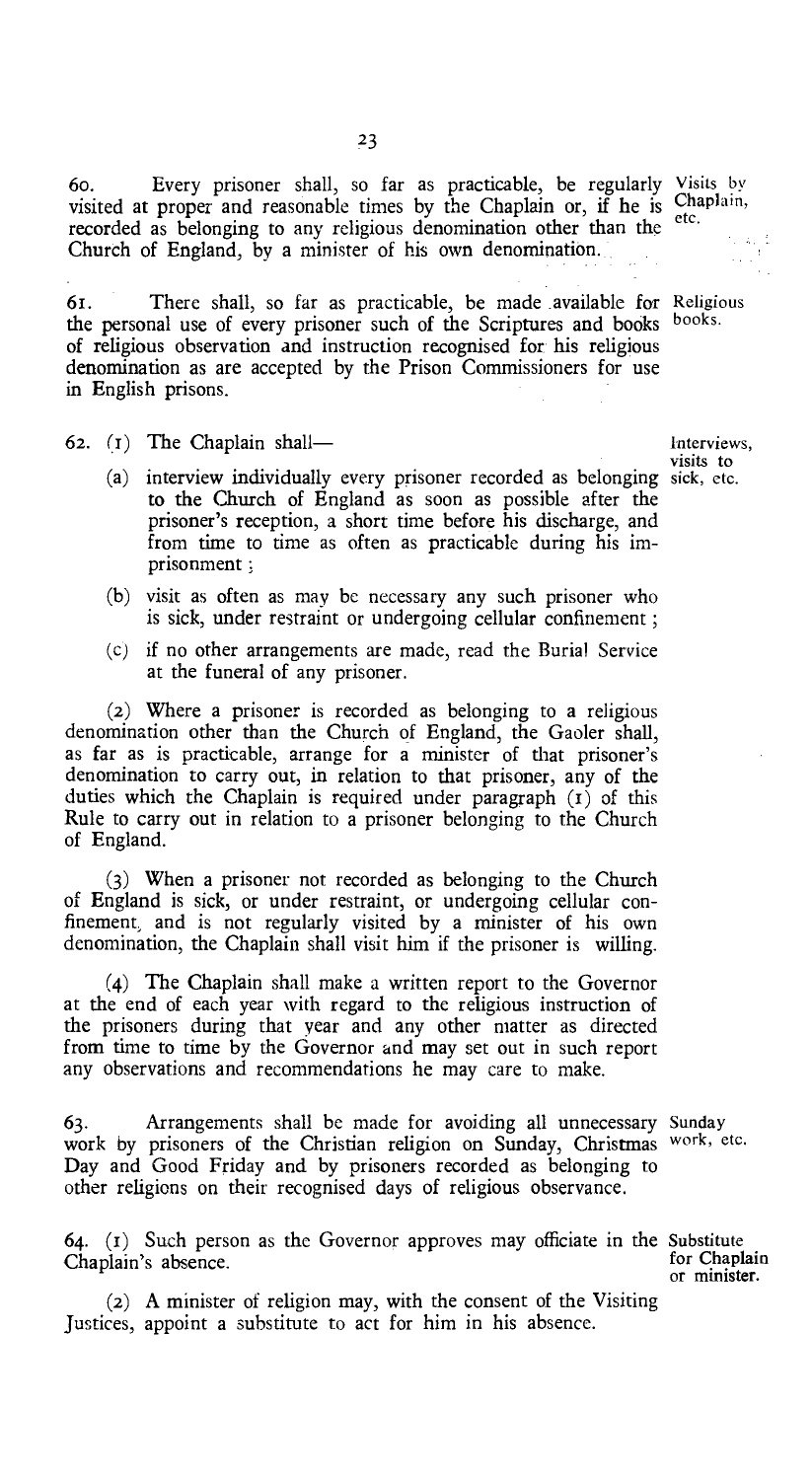#### (ii) *Education and Libraries.*

Evening classes, etc.

65. (f) Programmes of evening education classes may be arranged, and reasonable facilities, under such conditions as the Governor determines, after considering any recommendations made by the Visiting Justices, may be allowed to prisoners who wish in their leisure time to improve their education by correspondence courses or private study or to practise handicrafts.

(2) Special attention shall be paid to the education of illiterate prisoners, if necessary within the hours normally allotted to work.

(3) Every prisoner able to profit by the educational facilities provided shall be encouraged to do so.

Library. 66. A library shall be provided in the prison and every prisoner shall be allowed to have library books and to exchange them as often as practicable.

Books, etc.. 67. Prisoners may receive books or periodicals from outside the prison under such conditions as the Visiting Justices determine. outside.

#### *(iii) Social Relations and After-Care.*

Family relationships, etc.

68. (i) Special attention shall be paid to the maintenance of such relations between a prisoner and his family as are desirable in the best interests of both.

> (2) So far as is practicable, and, in the opinion of the Gaoler, desirable, a prisoner shall be encouraged and assisted to maintain or establish such relations with persons or agencies outside the prison as may promote the best interests of his family or the social rehabilitation of the prisoner.

> (3) The Gaoler may at any time communicate to a prisoner or to his family or friends any matter of importance to such prisoner.

Information 69. A prisoner shall be allowed to inform his family of his<br>of transfer. transfer to another place of detention transfer to another place of detention.

After-care, 70. From the beginning of the sentence of every prisoner, con-<br>etc. sideration shall be given in consultation with the Welfare Officer sideration shall be given, in consultation with the Welfare Officer of any organisation concerned with the after-care of discharged prisoners, to the future of the prisoner and the assistance fo be given to him on and after his discharge.

Information 71. In the event of—

to family of death, etc.

- 
- (a) the death or serious illness of a prisoner ;
	- (b) the certification of a prisoner as insane or mentally defective ;
	- (c) any serious injury to a prisoner,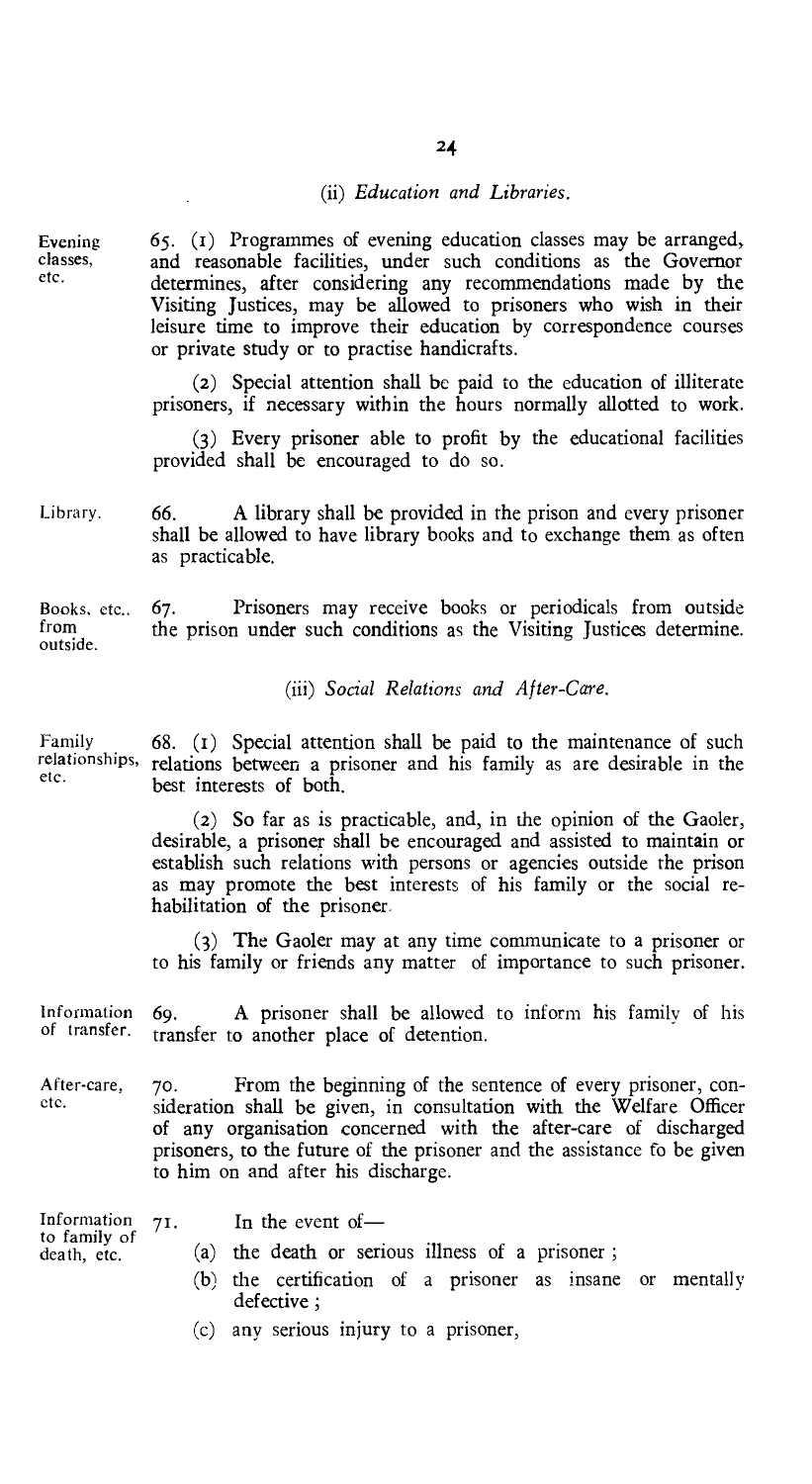the Gaoler, if the prisoner is married to a person whose address is known, shall at once inform the wife or husband as the case may be, and otherwise shall at once inform the nearest relative whose address is known, and shall in any event inform any other person whom the prisoner has requested may be so informed.

Similar information shall be given to the Government Secretary.

#### *(iv) Letters and Visits.*

72. (1) Every prisoner shall be allowed to write and receive a Normal letter on reception and thereafter twice in every period of four weeks, minimum to receive a visit once in every period of two weeks, if he is in provision. the young prisoners class or Star Class (first class) and receive a visit once in every period of four weeks if he is in the ordinary class.

(2) The letter and visits to which a prisoner is entitled under the foregoing paragraph of this Rule shall not be liable to forfeiture under Rules 41 and 42.

73. (i) Without prejudice to the provisions of Rule 72, the Visiting Letters and Justices, notwithstanding any provision of this and the nine following visits Rules, or of any special Rule, may impose such restrictions upon generally. and supervision over letters and visits as they consider necessary for securing discipline and good order, for the prevention of crime and criminal associations and for the welfare of individuals.

(2) Except as provided in these Rules, no person shall be allowed to communicate with a prisoner without the authority of the Governor.

(3) Every letter to or from a prisoner shall (except as hereafter provided in these Rules in the case of certain communications to a legal adviser) be read by the Gaoler or by a responsible officer deputed by him for the purpose and it shall be within the discretion of the Gaoler to stop any letter on the ground that its contents are objectionable.

74. Except as hereafter provided in these Rules, in the case No private of a legal adviser or certain medical advisers, visits to a prisoner visits. shall be in the sight and in the hearing of a prison officer :

Provided that the Visiting Justices may allow exceptions from this Rule.

75. When a prisoner who becomes entitled to a letter or visit Deferment under any provision of these Rules is at the time undergoing cellular in case of confinement, the letter or visit may in the Gaoler's discretion be cellular deferred until such confinement has expired.

76. The Governor may allow such additional letters or visits  $\frac{\text{letters}}{\text{visits}}$  as as he determines as a privilege for any class of prisoners. Additional visits as privilege.

confinement.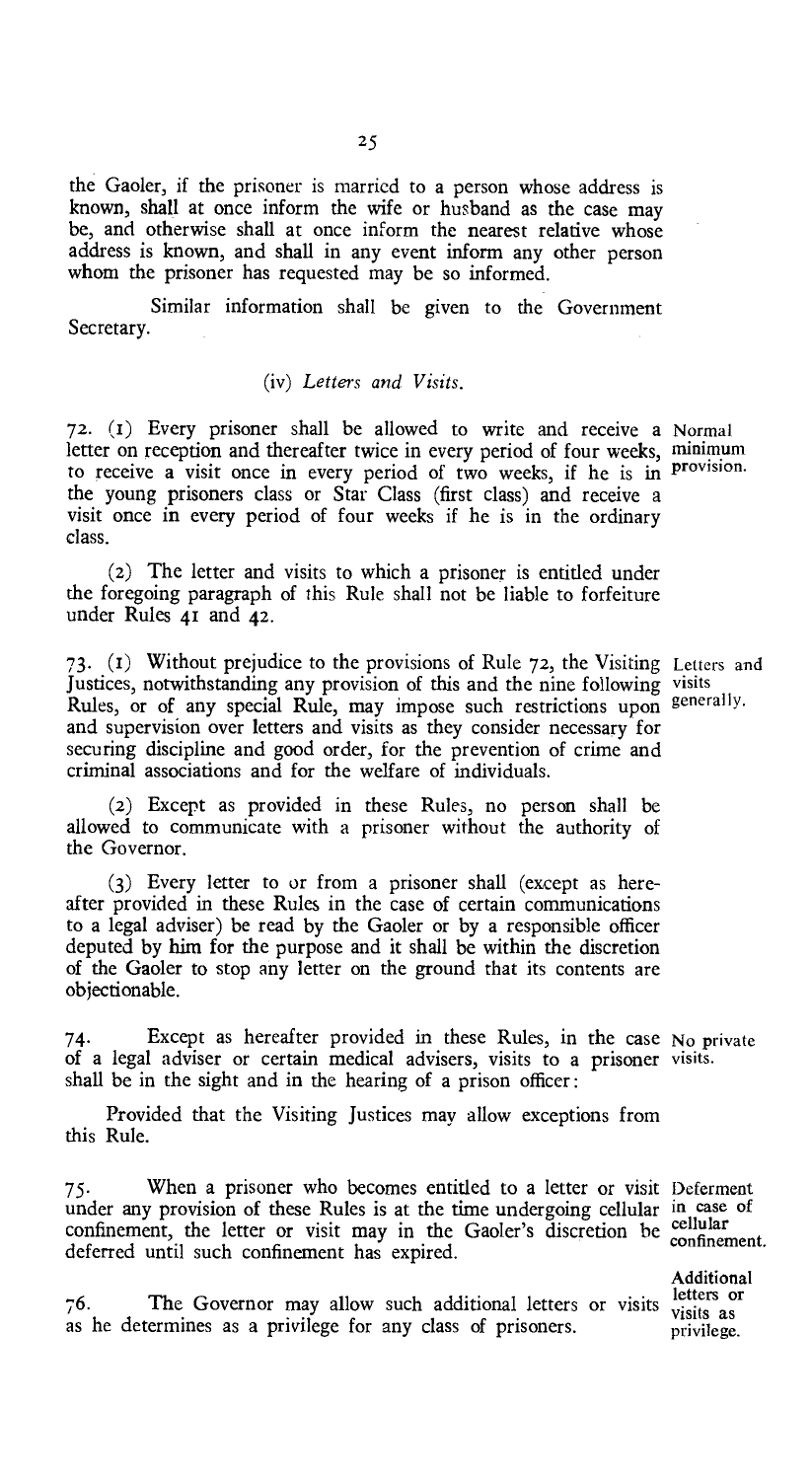Letter  $77$ . The Gaoler may allow a prisoner who is entitled to a visit instead of  $\frac{1}{2}$  to write a letter and receive a reply instead of such visit instead of to write a letter and receive a reply instead of such visit.

Discretion-<br>
The May are the Discretion of the Gaoler<br>
The Same of the Same of the Same of the Same of the Same of the Same of the Same of the Same of the Same of the Same of the Same of the Same of the Same of the Same of ary letters to have special letters and visits for any purpose which in the and visits. opinion of the Gaoler is likely to promote the best interests of the prisoner or his family either during his sentence or after discharge.

#### *(v) Visits* for *Special Purposes.*

Visits by Police. 79. (1) An officer of police may visit any prisoner who is willing to see him on production of an order issued by or on behalf of the Chief Constable and any such visit shall be additional to those allowed under the foregoing Rules.

> (2) The Gaoler may, at the request of any prisoner, allow him to be visited by an officer of police.

Persons imprisoned in default of payment. 80. A person committed to prison in default of the payment of a sum which in pursuance of any conviction or order he is required to pay shall be allowed to have an interview with his friends on a weekday at any reasonable hour, or to communicate by letter with them, for the purpose of providing for a payment which would procure his release from prison and every such prisoner shall on his reception be informed of this Rule.

Visits by legal adviser. 8t. (t) Reasonable facilities shall be allowed for the legal adviser of a prisoner who is party to legal proceedings, civil or criminal, to interview the prisoner with reference to those proceedings in the sight but not in the hearing of an officer.

> (2) The legal adviser of a prisoner may, with the permission of the Governor, interview the prisoner with reference to any other legal business in the sight and hearing of an officer.

Special pur- 82. All visits for special purposes to which the last two fore-<br>pose visits spoing Rules refer shall be additional to the visits allowed in any pose visits going Rules refer shall be additional to the visits allowed in any not to be other of the foregoing Pulse and shall not be liable to fortaining not to be other of the foregoing Rules and shall not be liable to forfeiture under Rules 42 and 43.

#### PHYSICAL WELFARE.

#### *(i) Medical Services.*

Hospital 83. Noble's (Isle of Man) Hospital and Dispensary and the accommo-<br>dation. and furnished and staffed by suitably trained effects and distributed and furnished and staffed by suitably trained officers and designated by the Governor shall be used for the medical care and treatment of sick prisoners.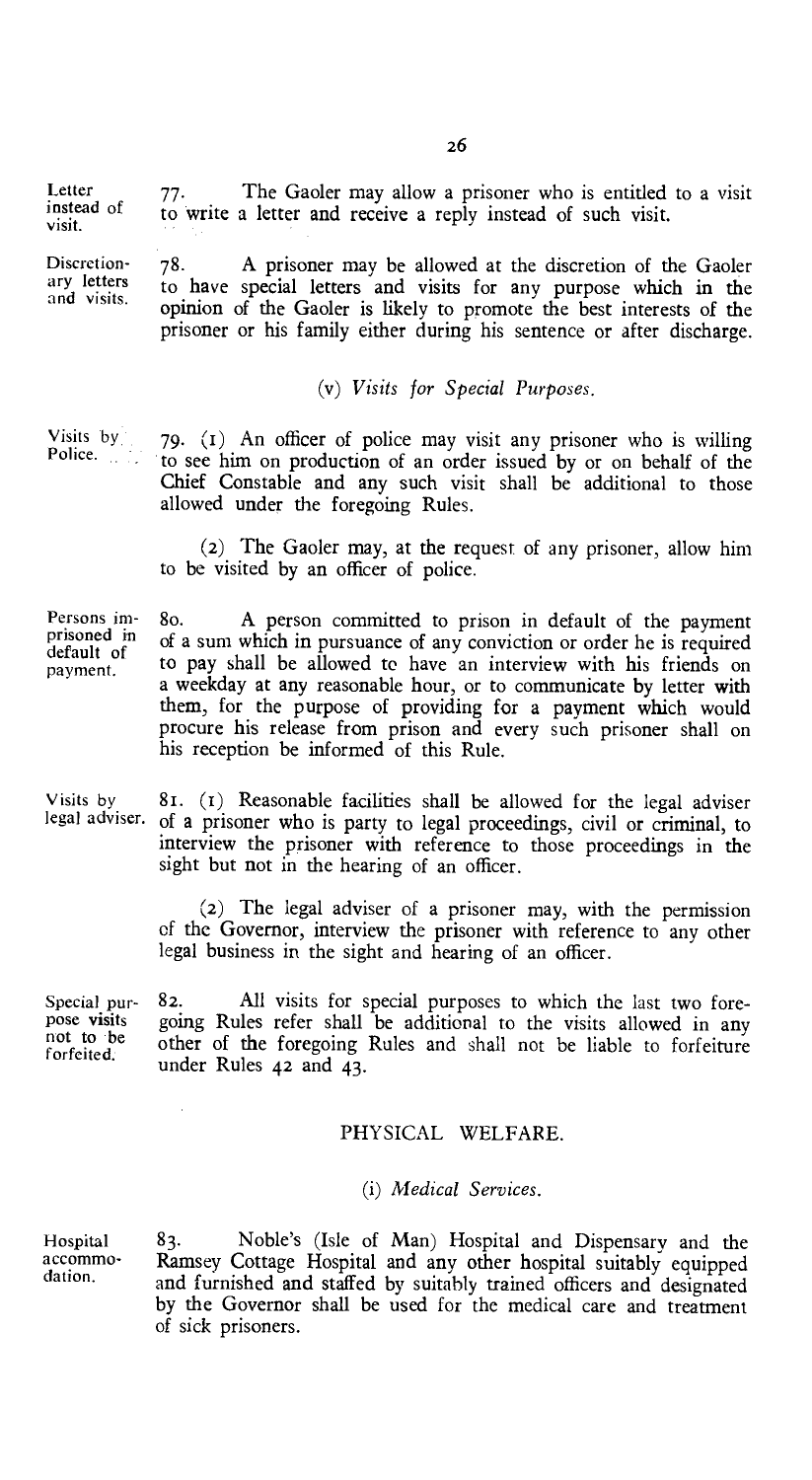84. The Medical Officer shall have the care of the mental and Medical physical health of the prisoners and shall every day visit every sick prisoner, every prisoner who complains of Illness and every other prisoner to whom his attention is specially directed, and may authorise the removal of a sick prisoner to a designated hospital. Officer ;

 $85.$  (1) The Medical Officer shall attend at once on receiving immediate, , information of the illness of a prisoner. information of the illness of a prisoner.

(2) The Medical Officer may at his discretion call into con- sultations. sultation another medical practitioner and shall do so before a serious operation is performed upon a prisoner, unless in his opinion it is essential for the operation to be performed immediately.

(3) The Medical Officer shall keep a record of occasions on which in accordance with this Rule he consults another medical practitioner and of the circumstances in which serious operations are performed without such consultation.

86. The Medical Officer shall report to the Gaoler any matter Duty to which appears to him to require the consideration of the Visiting report. Justices on medical grounds and the Gaoler shall send such report to the Visiting Justices.

87. Whenever the Medical Officer has reason to believe that— Report on

- (a) a prisoner's mental or physical health is likely to be danger to injuriously affected by continued imprisonment or by any conditions of imprisonment ;
- (b) that the life of a prisoner will be endangered by imprisonment ;
- (c) that a sick prisoner will not survive his sentence or is totally or permanently unfit for imprisonment ;

he shall without delay report the case in writing to the Gaoler with such recommendations as he thinks fit and the Gaoler shall forthwith forward such report and recommendations to the Governor.

88. The Medical Officer shall report in writing to the Gaoler Recommenthe case of any prisoner to which he thinks it necessary on medical dations on grounds to draw attention and shall make such recommendations as he deems needful for the alteration of the diet or treatment of the prisoner, his separation from other prisoners or for the supply to him of additional clothing, bedding, or other articles and the Gaoler shall, so far as practicable, carry such recommendations into effect.

89. The Medical Officer shall draw the attention of the Gaoler Suicidal to any prisoner who he may have reason to think has suicidal prisoners. intentions in order that special observation may be kept on such prisoner, and the Gaoler shall, without delay, direct that such prisoner be observed at frequent intervals, and, if so advised by the Medical Officer remove from the person of the prisoner all articles which might be used for the purpose of committing suicide.

and con-

27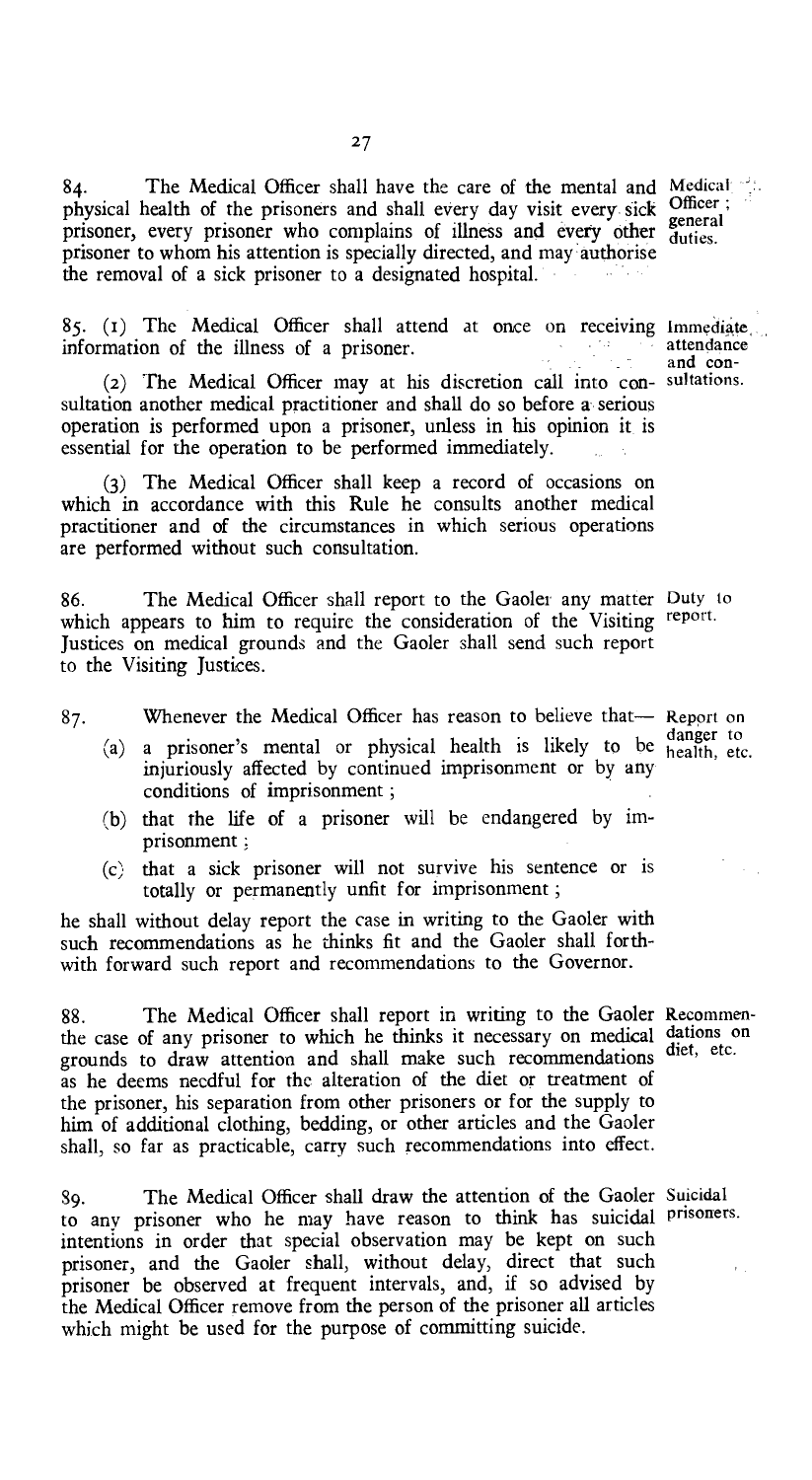9o. The Medical Officer shall keep under special observation every prisoner whose mental condition appears to require it and shall take such steps as he considers proper for his segregation and, if necessary, his certification under the Acts relating to lunacy or mental deficiency.

Medical attention and care. 91. A person detained in prison after being found not guilty by reason of insanity or while awaiting the presentation of a petition under Section 57 of the Mental Diseases Act, 1924, shall receive the special attention of the Medical Officer and until such person is removed to an appropriate institution such steps for his care and accommodation shall be taken as the Medical Officer considers necessary.

Serious illness. 92. The Medical Officer shall give notice to the Gaoler and the Chaplain when a prisoner appears to be seriously ill.

Painful tests. 93. The Medical Officer shall not apply any painful tests to a prisoner for the purpose of detecting malingering or for any other purpose except with the authority of the Governor.

#### *(ii) Hygiene.*

Supervision of hygiene. 94. The Medical Officer shall oversee and shall advise the Gaoler about the hygiene of the prison and the prisoners including arrangements for cleanliness, sanitation, heating, lighting and ventilation.

Washing, shaving and hair cutting. 95. Arrangements shall be made for every prisoner to wash at all proper times, to have a hot bath at least once a week and for men (unless excused or prohibited on medical or other grounds) to shave or be shaved daily and to have their hair cut as required. The hair of a male prisoner may be cut as short as is necessary for good appearance but the hair of a female prisoner shall not be cut without her consent except by direction of the Medical Officer for the eradication of vermin, dirt or disease, which direction shall be given in writing.

Toilet articles. 96. Every prisoner shall be provided on admission with such toilet articles as are necessary for health and cleanliness, and arrangements shall be made for the replacement of these articles when necessary.

#### *(iii) Exercise.*

Exercise to be regular.

Mental illness.

> 97. (i) Prisoners who are not engaged in outdoor work shall be given one hour's exercise in the open air, weather permitting :

> Provided that in special circumstances the Visiting Justices may authorise the reduction of the daily period to half an hour.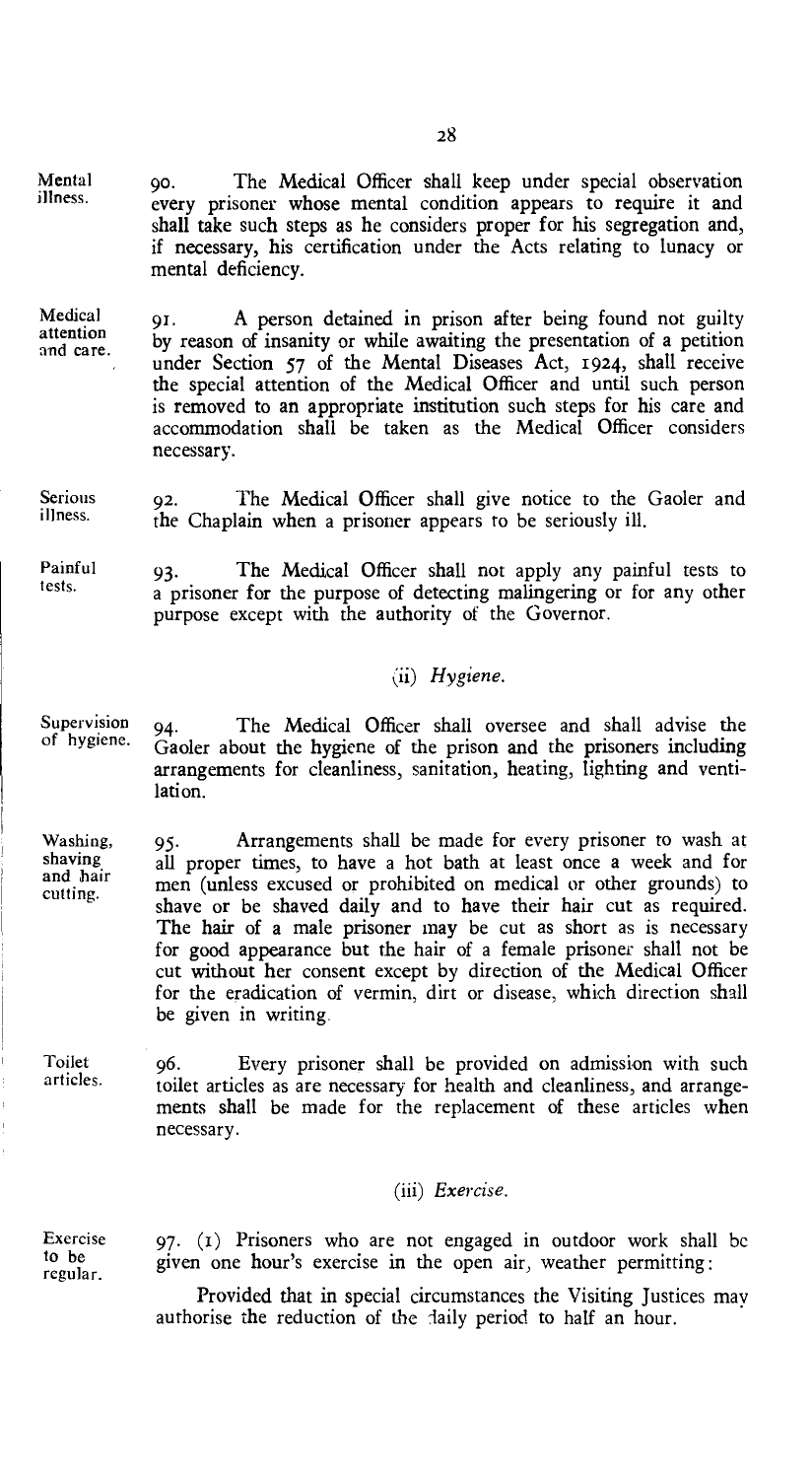(2) Wherever practicable, prisoners of suitable age and physical condition shall receive physical training during some part of the daily exercise period.

(3) The Medical Officer shall decide on the fitness of every prisoner for exercise and to undergo physical training and may on medical grounds modify the exercise of a prisoner or excuse a prisoner from exercise.

#### *(iv) Food.*

98. The food provided for prisoners shall be of a nutritional Quality value adequate for health and strength and of wholesome quality of food. well prepared and served, and reasonably varied.

99. The Medical Officer shall frequently inspect the food, Inspection cooked and uncooked, provided for prisoners, and shall report to of food. the Visiting Justices on the state and quality of the food and on any deficiency in the quantity or defect in the quality of the water provided for prisoners.

100. Except as provided under Rules 42 and 43 for an offence No private against discipline or on the written recommendation of the Medical food. Officer in the case of a prisoner who persistently wastes his food or on medical grounds by direction of the Medical Officer, no prisoner shall have less food than is provided in the normal prison diet.

#### *(v) Clothing.*

ioi. Every prisoner shall be provided on reception with an No private outfit of clothing adequate for warmth and health in accordance clothing. with a scale approved by the Governor and shall, except as approved by the Governor, wear such clothing and no other

102. The clothing provided shall, when necessary, include suit- Protective able protective clothing for use at work.

#### PART III.

#### SPECIAL RULES FOR PARTICULAR CLASSES OF PRISONERS.

#### UNTRIED PRISONERS.

*(i) General.* 

103. (i) The 16 following Rules apply to persons, therein called Application " untried prisoners", committed to prison in any of the following of rules. circumstances: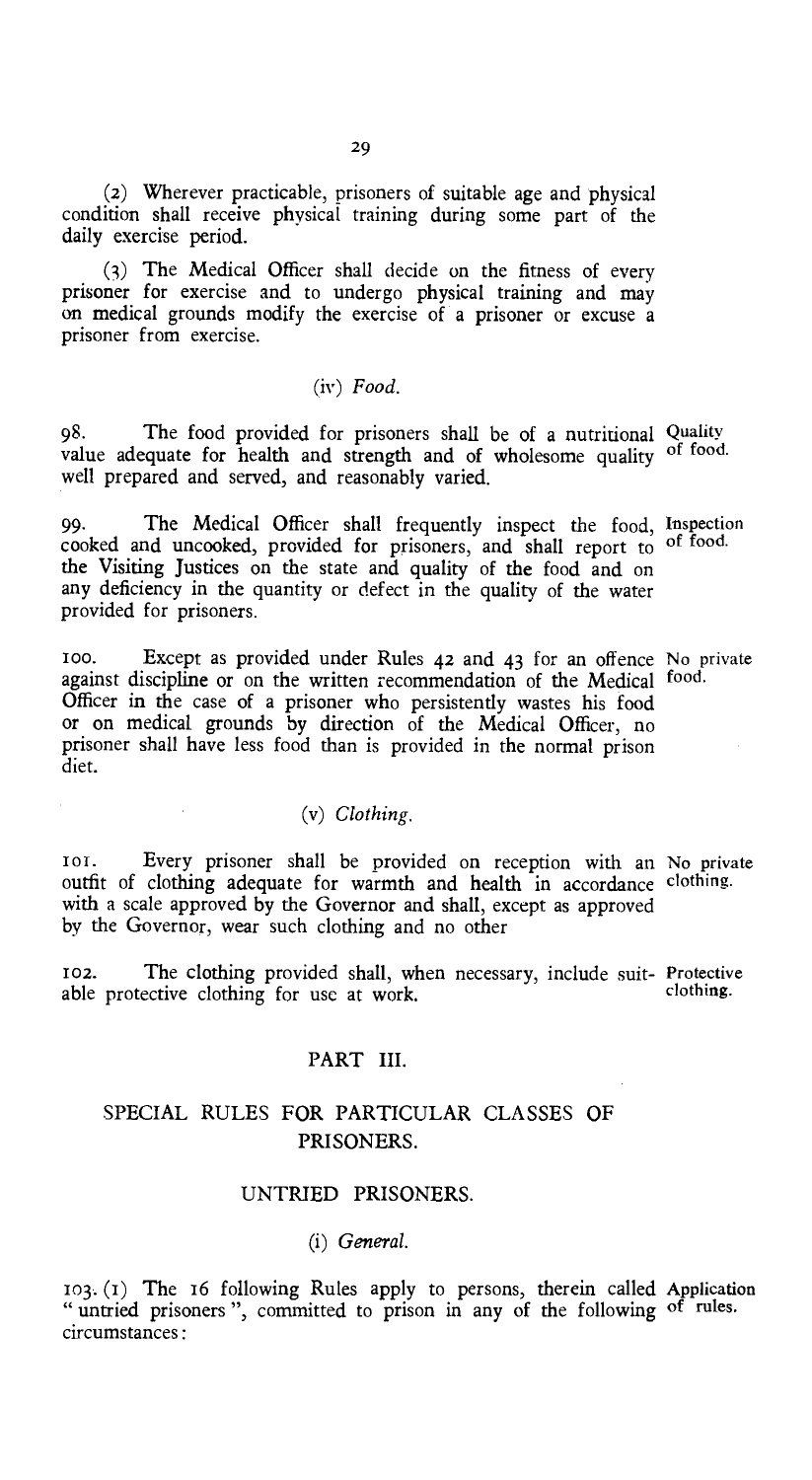- (a) on commitment for trial for an indictable offence ;
- (b) pending or in course of the hearing before a court of summary jurisdiction of a charge for an indictable offence or pending or in course of the hearing of an information or complaint ;
- (c) aliens not under sentence who are detained under the Aliens Regulations, 1959 (Government Circular No. 16/59);
- (d) on commitment to await extradition or to await return as a fugitive offender ;
- (e) on commitment under the Bankruptcy Code. 1892 ;
- (f) any person who is being detained in the prison to await the arrival of a naval, military, air force or police escort.

(2) Where any of the circumstances stated in the foregoing paragraph become applicable to a person who is already a convicted prisoner, Rules 116 and 117 shall apply to him as if he were an untried prisoner.

Separation. 104. Untried prisoners shall so far as possible be kept apart from convicted prisoners.

105. Restrictions on the association of untried prisoners shall be limited to what is necessary to prevent contamination or conspiracy to defeat the ends of justice. Association.

Cells, cell 106. The Gaoler or Visiting Justices may, on the application cleaning, of an untried prisoner allow him of an untried prisoner, allow him—

- (a) to occupy, on payment of a small sum fixed by the Governor, a suitable room or cell specially fitted for untried prisoners, and furnished with suitable bedding and other articles in addition to or different from those furnished for ordinary cells and to have at his own cost the use of private furniture and utensils approved by the Visiting Justices.
- (b) on payment of a small sum fixed by the Governor, to be relieved from the duty of cleaning his room or cell or from other such tasks or offices.

*(ii) Food and Clothing.* 

- Food. 107. Subject to such conditions as the Visiting Justices determine, an untried prisoner may be supplied at his own expense or at the expense of friends with food and drink.
- Clothing.  $108. (1)$  An untried prisoner may wear his own clothing and have necessary changes of his own underclothing supplied from time to time:

Provided that—

- (a) the clothing is sufficient and suitable ;
- (b) it is not required for the purposes of justice ;
- (c) it shall be disinfected if the Medical Officer so requires.

etc.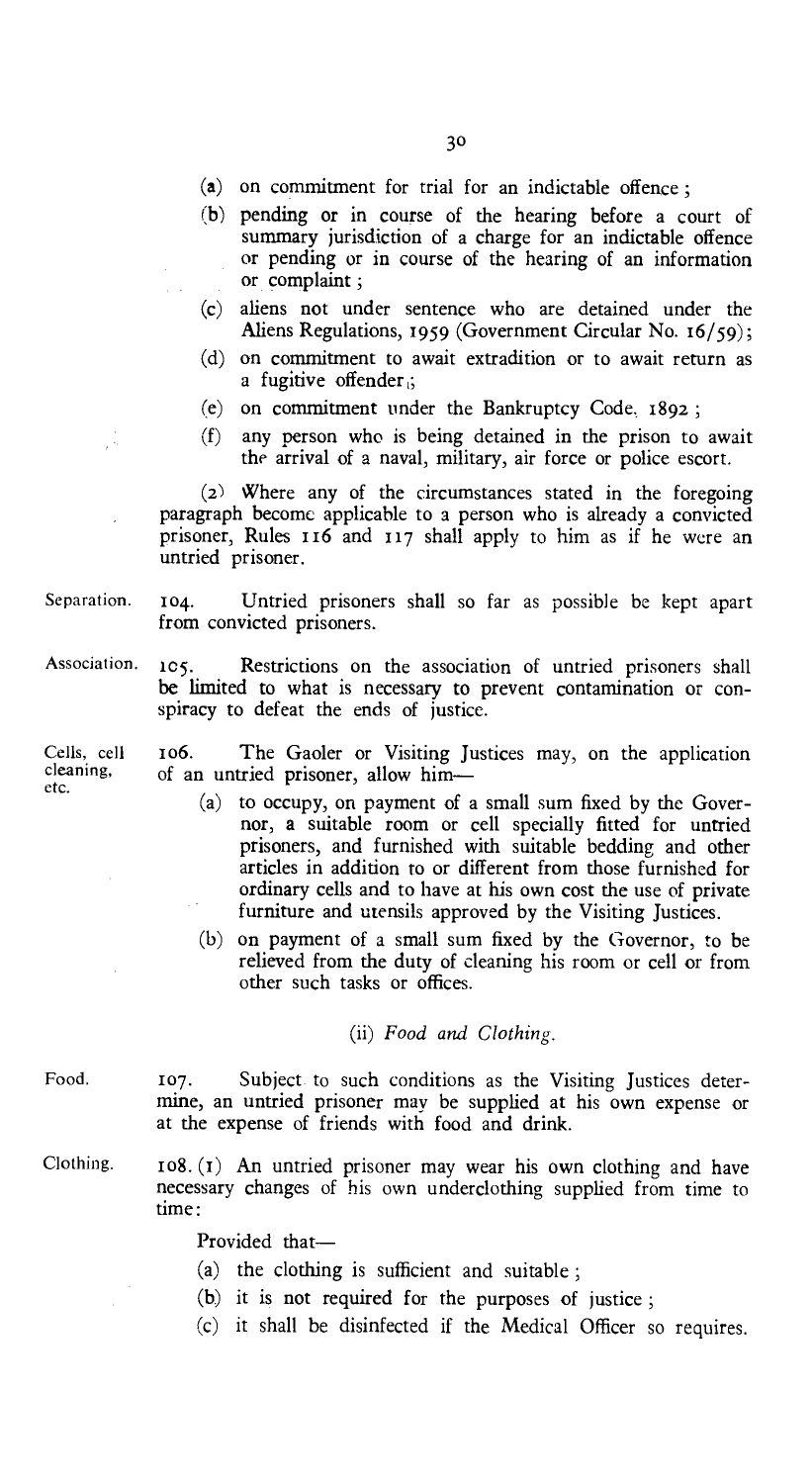(2) An untried prisoner who does not wear his own clothing may be required to wear prison dress.

(3) The privilege of wearing his own clothing may under Rules 42 and 43 be forfeited by an untried prisoner for the offence under Rule 41 of escaping or attempting to escape.

#### *(iii) Health and Cleanliness.*

109. An untried prisoner shall not be required to have his hair Hair cutting cut or, if he usually wears a beard, to shave or to be shaved unless and shaving. the Medical Officer deems it necessary for purposes of health or cleanliness and his hair shall not be cut closer than is necessary for those purposes.

110. If an untried prisoner desires the attendance of an Private authorised medical practitioner (other than the Medical Officer) or medical dentist and is able and willing, if so required, to defray the expense attendant. thereby incurred,the Visiting Justices may, if they are satisfied that there is reasonable ground for the application, allow him to be visited and treated by that practitioner or dentist in consultation with the Medical Officer.

#### *(iv) Books, etc.*

111. The Gaoler may, on the application of an untried prisoner, Private allow him so far as is consistent with discipline and the good order property. of the prison, to have in his room or cell any articles which were in his possession at the time of his arrest and are not required for purposes of justice or reasonably suspected of forming part of property improperly acquired by him.

112. (1) An untried prisoner may have supplied to him at his own I.12. (1) An untried prisoner may have supplied to him at his own Supply of expense books, newspapers, writing materials or other means of books, etc. occupation except such as appear objectionable to the Visiting Justices, or pending consideration by them, to the Gaoler.

(2) The privilege allowed by this Rule may at any time be withdrawn by the Governor, the Visiting Justices or the Gaoler on proof of an abuse thereof.

#### *(v) Work.*

113. An untried prisoner shall not be required to work in the Work not service or industries of the prison, but may do so with his own to be consent and in that event shall receive payment in accordance with compulsory. rates to be fixed by the Governor.

*(vi) Visits and Communications.* 

114. An untried prisoner may be visited during such hours and Visits<br>under such restrictions as the Governor determines. under such restrictions as the Governor determines.

books, etc.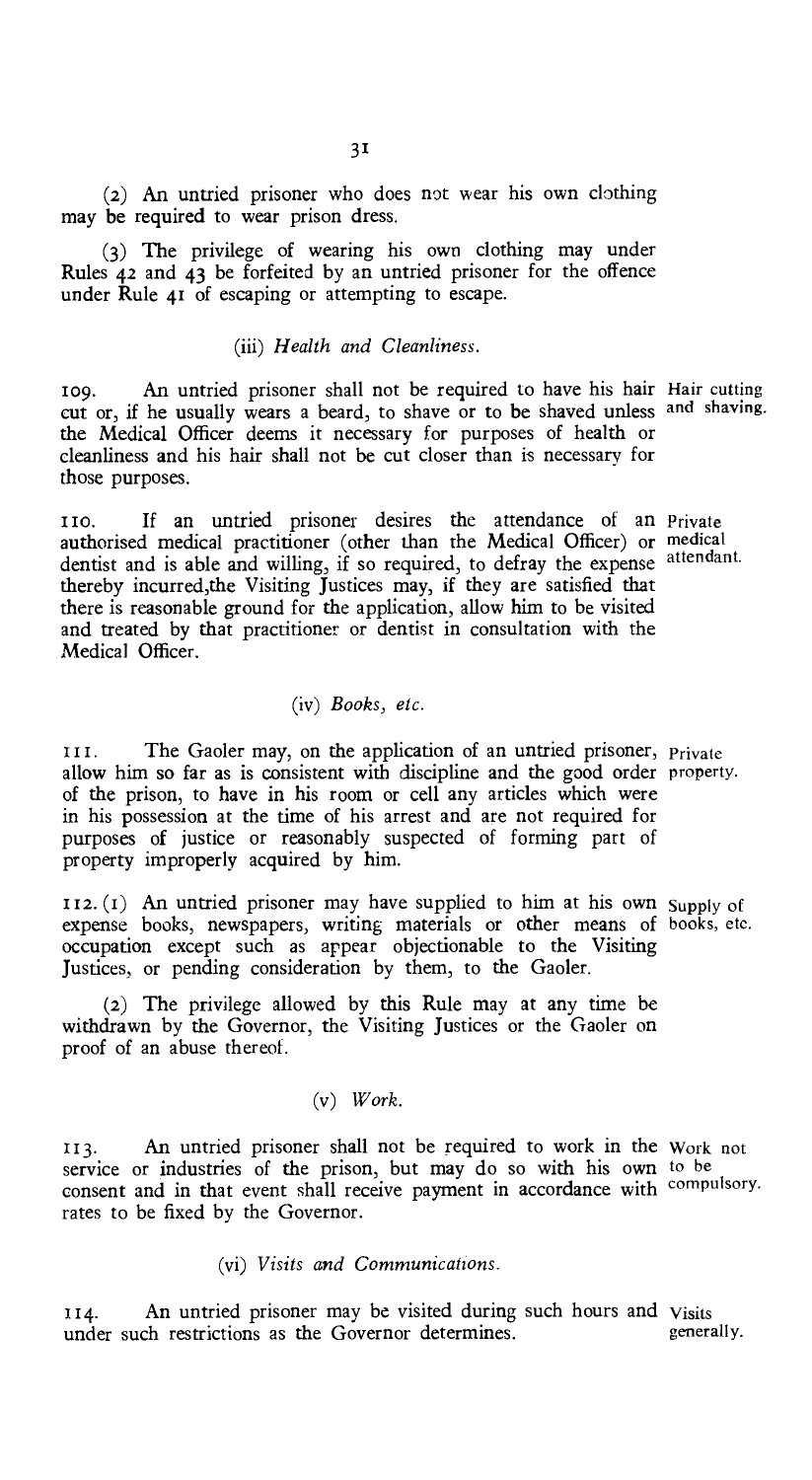Prisoners 115. Where an untried prisoner is in prison in default of bail,<br>in default facilities shall be given to him for the purpose of securing bail in default facilities shall be given to him, for the purpose of securing bail, of bail. to have an interview on any day at a reasonable hour, or to com-

municate with friends.

Private 116. An untried prisoner may for the purposes of his defence medical receive a visit from an authorised medical practitioner selected by adviser. him or by his friends or his legal adviser, under the same conditions as apply to a visit by his legal adviser under the provisions of these Rules.

Letters and other facilities for defence.  $117. (I)$  An untried prisoner shall be allowed all reasonable facilities, including the provision of writing materials, for communicating by letter with his friends, or for conducting correspondence or preparing notes in connection with his defence.

> (2) A confidential written communication prepared as instructions for the legal adviser of an untried prisoner may be delivered personally to such legal adviser, and shall not be treated as a letter to which paragraph (3) of Rule 72 applies, unless the Gaoler has reason to suppose that it contains matter not relating to such instructions.

#### *(vii) Discipline.*

privileges. 118. The privileges allowed to untried prisoners by Rules 112, 114 and 117 shall be liable to forfeiture under Rules 42 and 43:

Provided that such forfeiture shall not affect visits or letters required for the purposes of securing bail or preparing a defence.

Sale, etc., of 119. The sale or transfer or attempted sale or transfer to any articles. person by an untried prisoner of an article allowed to be introduced person by an untried prisoner of an article allowed to be introduced into the prison for his use shall be an offence under Rule 41 and upon proof of the offence Rule 4o shall apply as it applies to an unauthorised article.

#### APPEI.LANTS.

Application 120. The five following Rules apply to prisoners who are of rules. appellants within the meaning of the Criminal Law Acts, 1872 to 1946, as amended by any subsequent enactment or the Summary Jurisdiction Acts, 1927 to 1960, hereinafter called "Appellants", but their application to prisoners who are under sentence of death shall be subject to the special Rules applying to those prisoners.

Appellants absent from prison.  $121. (1)$  An appellant who, when in custody, is to be taken to, kept in custody at, or brought back from, any place at which he is entitled to be present for the purposes of the Criminal Law Acts, 1872 to 1946 as amended, or the Summary Jurisdiction Acts, 1927 to 196o, or any place to which the Court of Criminal Appeal or Staff of Government Division or any judge thereof may order him

Forfeiture of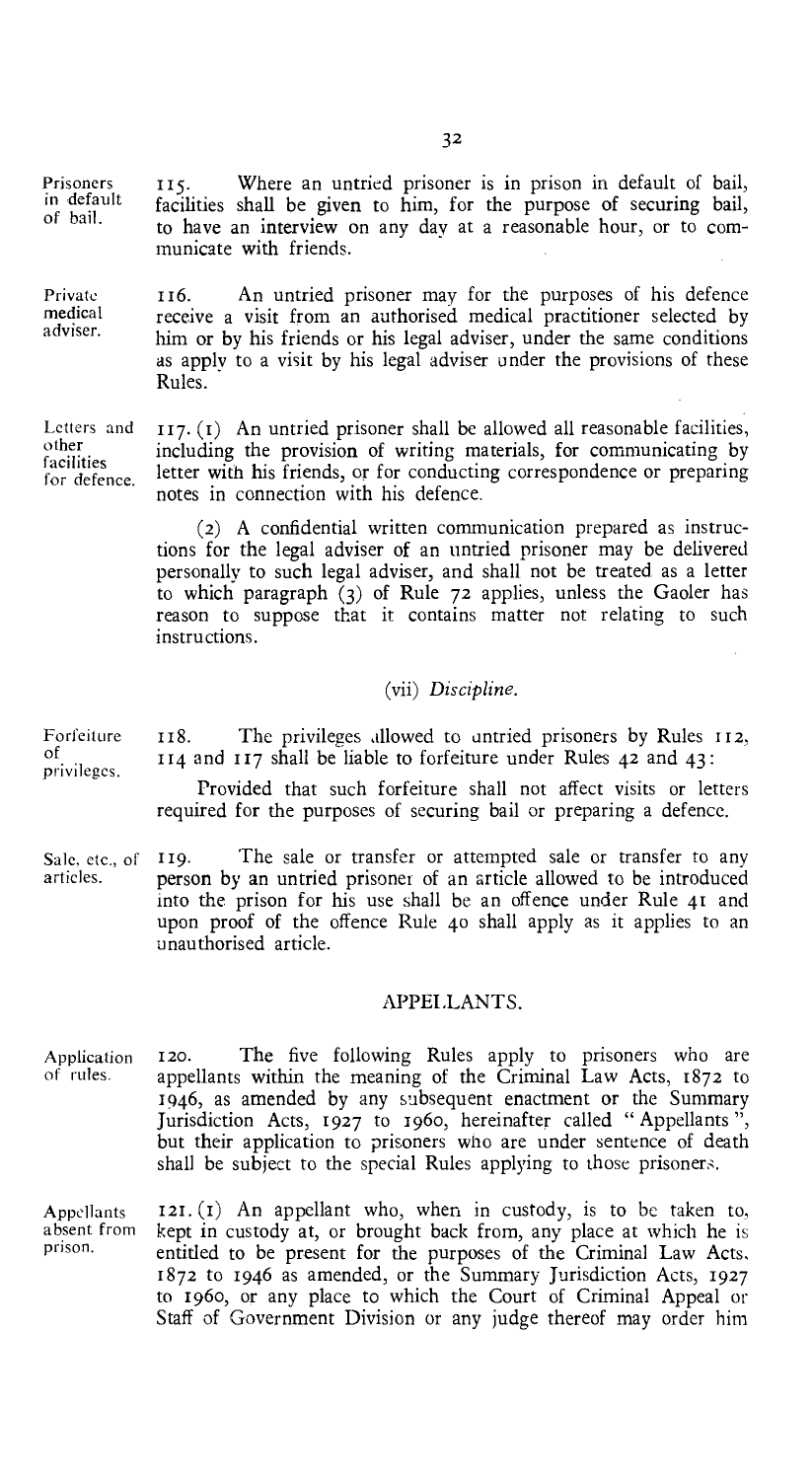to be taken for the purpose of any proceedings of such court, shall, while absent from prison, be kept in the custody of the officer designated in that behalf by the Gaoler.

(2) An appellant, when absent from prison under this Rule, shall wear his own clothing or, if his own clothing cannot be used, clothing different from the clothing provided in accordance with the provisions of Rules rot and 102 (which relate to clothing).

122. If an appellant is ordered to be released by the Court of Earnings Criminal Appeal or Staff of Government Division otherwise than for work. on bail pending the hearing of his appeal, payment at a rate fixed by the Governor shall be made to him in respect of his work during the time he has been treated as subject to this section of these Rules.

123. An appellant may for the purposes of his appeal receive a Private visit from an authorised medical practitioner selected by him or by medical Also from an additional invariant problems of section by thin or by adviser. to a visit by his legal adviser under the provisions of these Rules.

124. An appellant may for the purposes of his appeal receive Other<br>a visit from any other person a visit from any other person.

125. (r) Writing materials to such extent as the Gaoler considers Letters and reasonable shall be furnished to an appellant who requires them for other the purposes of preparing his appeal.

(2) An appellant may write letters to his legal adviser or other persons for the purpose of his appeal.

(3) A confidential written communication prepared as instructions for the legal adviser of an appellant may be delivered personally to such legal adviser and shall not be treated as a letter to which paragraph (3) of Rule 73 applies, unless the Gaoler has reason to suppose that it contains matter not relating to such instructions.

#### CONVICTED PRISONERS AWAITING SENTENCE, OR REMANDED FOR ENQUIRY.

 $126. (t)$  This Rule applies to persons committed to prison in any Facilities of the following circumstances: of the following circumstances: $-$ 

- (a) where a Court of General Gaol Delivery postpones sentence  $\frac{1}{1000}$ on a convicted prisoner until a later date ; or
- (b) on commitment by a Court of Summary Jurisdiction for sentence under Section 12 of the Administration of Justice Act, 1951 ; or
- (c) on commitment under the Prevention of Crime Act, 1926; or
- (d) on commitment or on remand for enquiries after conviction by a Court of Summary Jurisdiction.

representa-

facilities for appeal.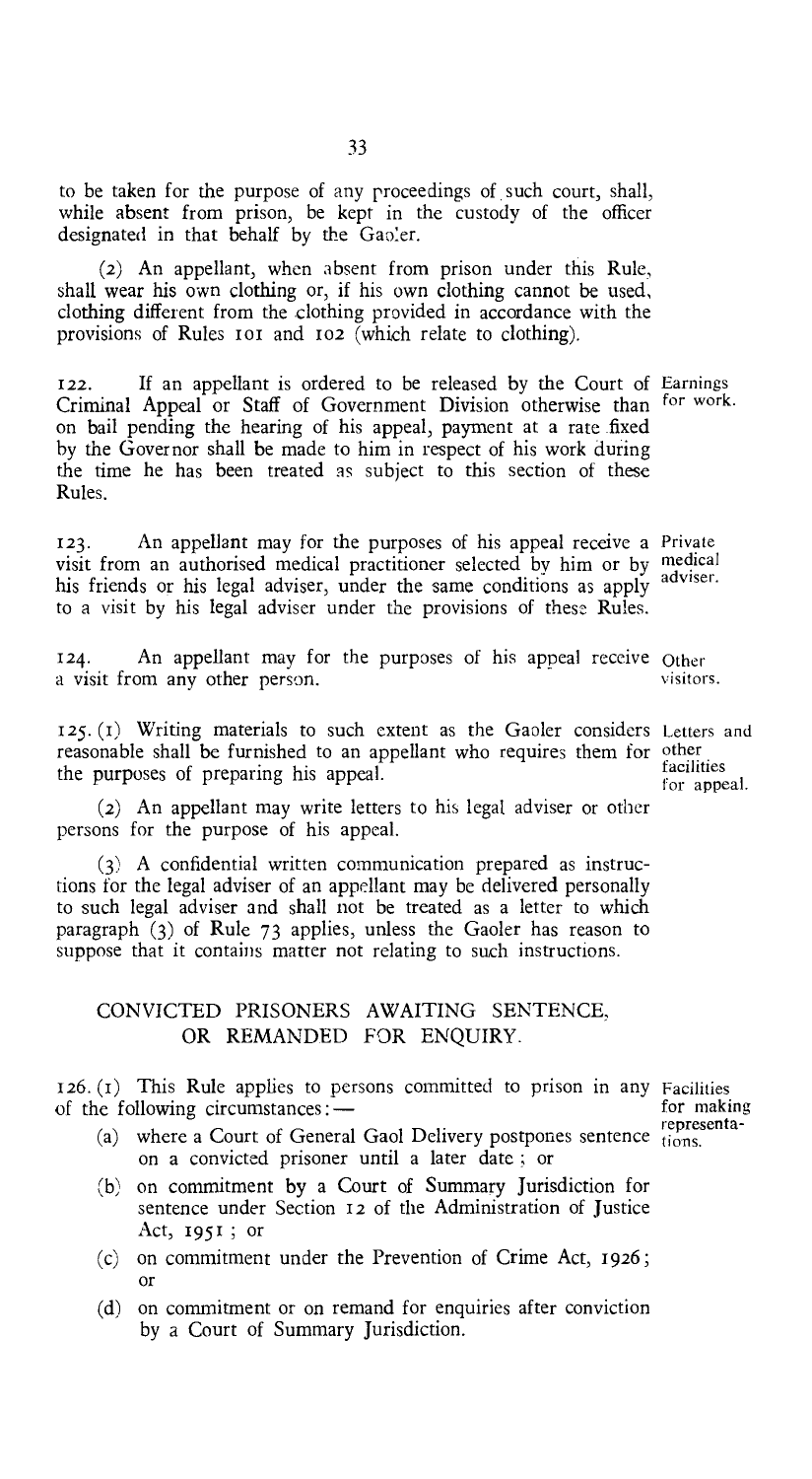(2) A prisoner to whom this Rule applies shall, if he so desires for the purpose of preparing any representations to the Court before which he is to appear to be sentenced or otherwise dealt with, be granted any or all of the facilities which are accorded to appellants under Rules 123 to 125 of these Rules.

#### YOUNG PRISONERS.

Separation, education and training.

127. The Gaoler shall, so far as is practicable, make arrangements for the separation of young prisoners from other prisoners and make special provision for the education and moral, physical and industrial training of such prisoners.

Persons ordered to be sent to Borstal or approved schools. 128. A person ordered to be detained in a Borstal Institution or ordered to be sent to an approved school under any Act for the time being in force relating to young offenders shall, if committed to the prison, until any such order can be carried out, be treated as a young prisoner.

#### PRISONERS CONVICTED OF SEDITION, ETC.

Treatment of prisoners convicted of sedition, etc. 129. Prisoners who have been convicted of sedition, seditious libel or seditious conspiracy shall be treated in such manner and allowed such privileges as the Governor may determine.

#### PRISONERS UNDER SENTENCE OF DEATH.

- Search. 130. A prisoner under sentence of death shall immediately on his reception be specially searched and every article shall be taken from him which the Gaoler deems it dangerous or inexpedient to leave in his possession.
- Separation 131. A prisoner under sentence of death—

and<br>supervision.

- (a) shall be confined in a separate cell and shall be kept apart from all other prisoners ;
- (b) shall be kept by day and by night in the constant charge of two prison officers ;
- (c) shall not be subject to the requirement of Rule 54 (which relates to work).

Visits. 132. (1) A prisoner under sentence of death may be visited by such of his relations, friends, and legal advisers as he desires to see and as are authorised to visit him by an order in writing from a member of the Visiting Justices or from the Governor.

> (2) The Chaplain shall have free access to every such prisoner unless the prisoner is recorded under Rule 57 as not belonging to the Church of England, in which case-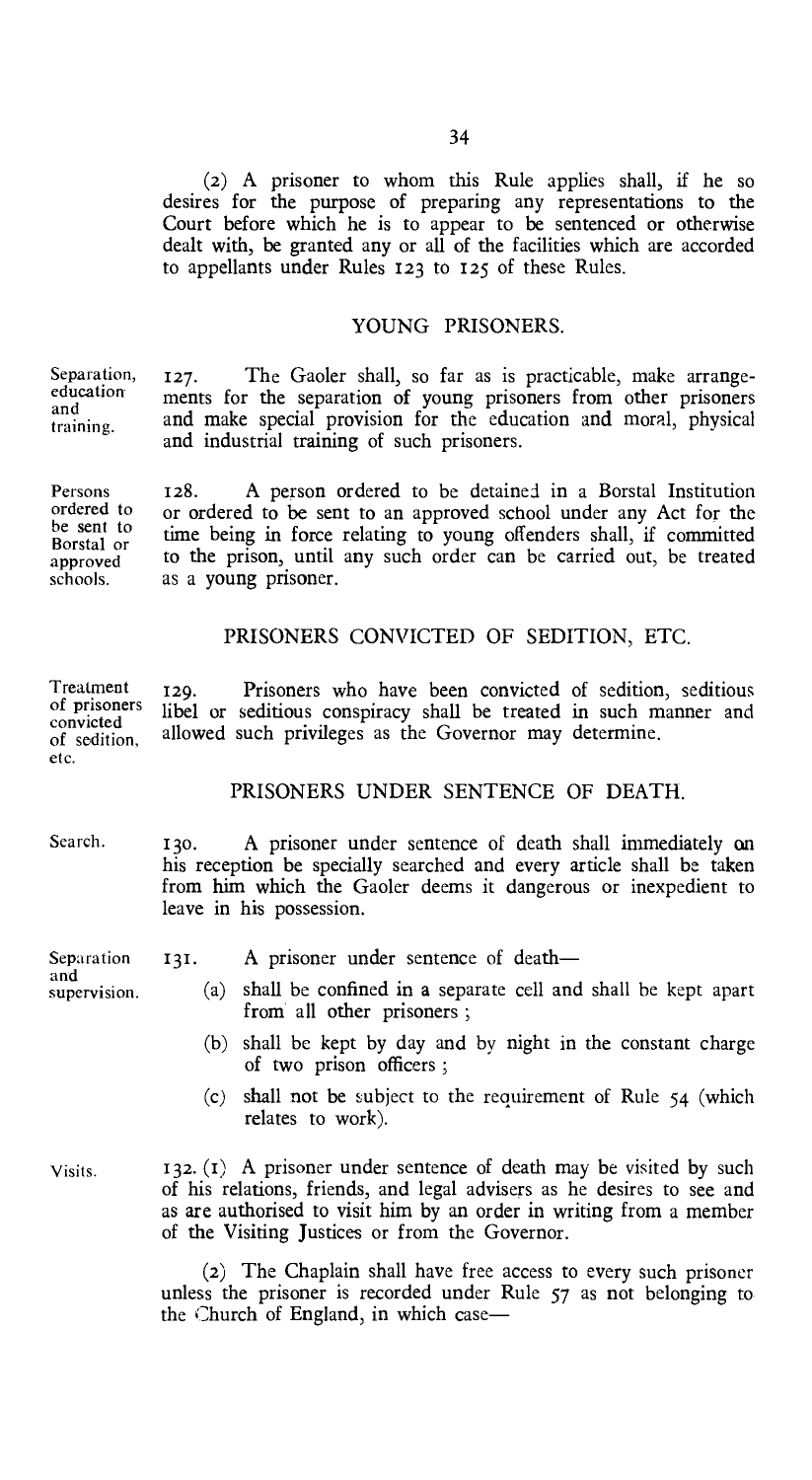- (a) The Chaplain shall have free access to him if the prisoner so desires ; and
- (b) if the prisoner is recorded as belonging to a denomination other than the Church of England, a Minister of that denomination shall have free access to him.

(3) No other person except a member of the Visiting Justices and an officer shall have access to the prisoner except by permission of the Governor.

(4) All visits to prisoners under sentence of death shall take place in the sight and hearing of an officer, notwithstanding that such visit is by the prisoner's legal adviser or is in relation to an appeal.

(5) Such a prisoner shall be allowed special facilities to correspond with his legal advisers, his relatives and friends.

#### CIVIL PRISONERS.

133. The four following Rules apply to civil prisoners, that Application is to say persons detained in a prison who are not serving a sentence, of Rules. are not imprisoned in default of payment of a sum adjudged to be paid on conviction, and are not the subject of special treatment under any of the foregoing provisions of this Part of these Rules.

134. (1) Civil prisoners may associate among themselves at such Association times and in such manner as the Governor may determine.

(2) They shall not be allowed to associate with other than civil prisoners except as provided by paragraph (3) of this Rule.

(3) Where, owing to the small numbers of civil prisoners or otherwise, suitable arrangements for association of such prisoners cannot be made, such a prisoner may, if he so desires, with the approval of the Gaoler, be allowed to associate with prisoners of the Star Class at such times and in such manner as the Governor may determine.

135. (t) A civil prisoner may, if he so desires, wear his own clothing Clothing. and have necessary changes of his own underclothing supplied from time to time :

Provided that—

- (a) the clothing is sufficient and suitable ;
- (h) it shall be disinfected if the Medical Officer so requires.

(2) A civil prisoner who does not wear his own clothing may be required to wear prison dress.

(3) The privilege of wearing his own clothing may under Rules 42 and 43 be forfeited by a civil prisoner for the offence under Rule 41 of escaping or attempting to escape.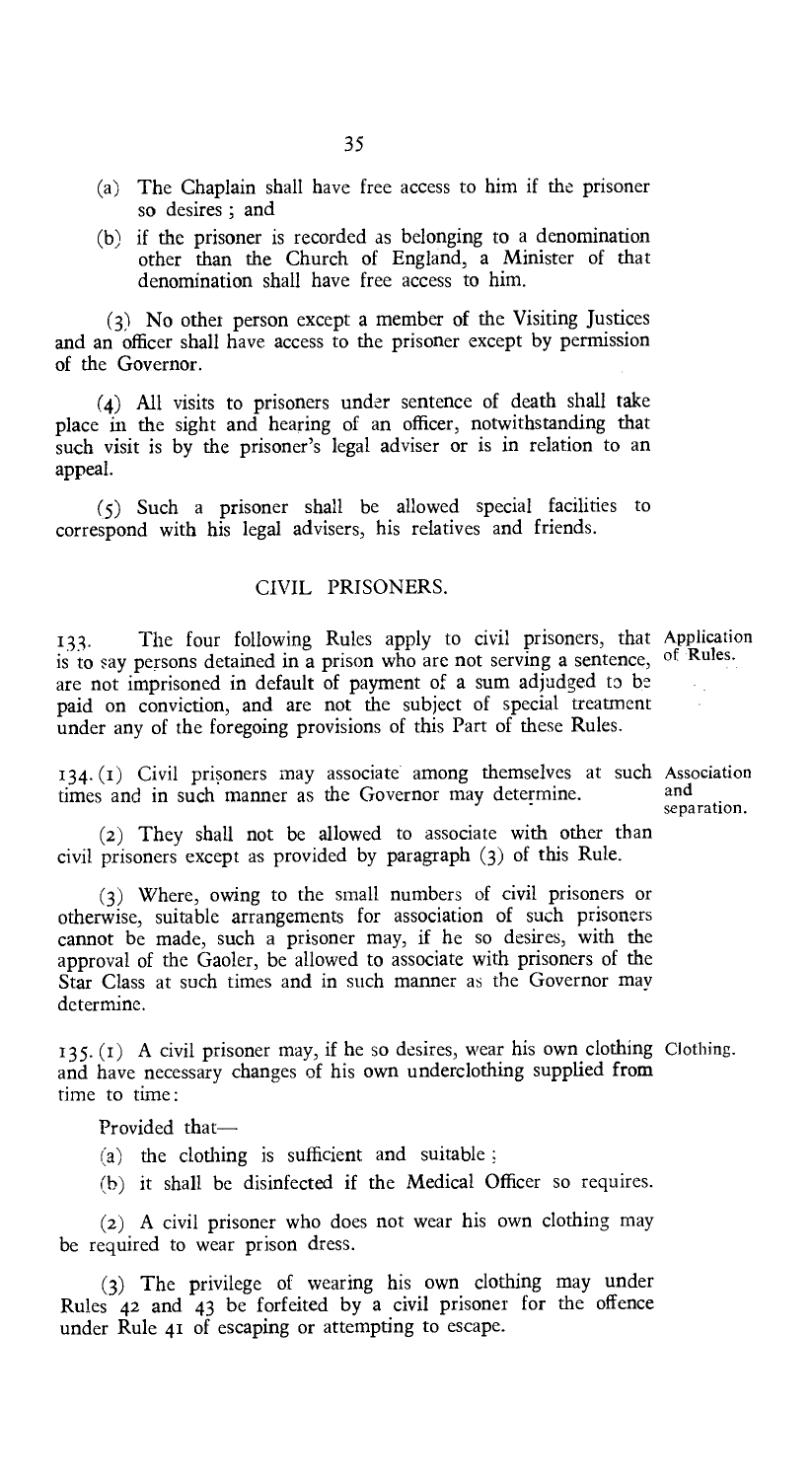Remission. 136. The provisions of Rule 34 relating to remission shall not apply to civil prisoners.

Visits and  $137. (1)$  A civil prisoner may be visited during such hours and letters. under such restrictions as the Governor determines, and may write one letter and receive one letter in each week :

> Provided that the Governor or the Visiting Justices may, in a special case for special reasons, allow additional letters to such reasonable extent as they deem advisable.

> (2) These privileges shall be liable to forfeiture under Rules 42 and 43 :

> Provided that, notwithstanding such a forfeiture, the writing or receiving of one letter and the receiving of one visit in four weeks shall be allowed.

#### PRISONERS SENTENCED FOR CONTEMPT OF COURT.

Application of Rules 134, 135 and 137 to prisoners sentenced for contempt of court. 138. The provisions of Rule 134 (which relates to association and separation), Rule 135 (which relates to private clothing) and Rule 137 (which relates to visits and letters) shall apply in relation to any prisoner undergoing a stated term of imprisonment by reason of being committed for contempt of court as those provisions apply to a civil prisoner.

#### PART IV.

#### STAFF.

Officers have  $139$ . the powers of a Police Constable. An officer, while acting as such, shall have all the powers, authority, protection and privileges of an officer of the Isle of Man Constabulary.

General obligations. 140. (I) Every officer shall conform to these Rules and to the regulations of the prison and shall support the Gaoler in the maintenance thereof.

> (2) Every officer shall obey the lawful instructions of the Gaoler.

> (3) Every officer shall at once communicate to the Gaoler any abuses or impropriety which may come to his knowledge.

Sick prisoners. 141. Every officer shall direct the attention of the Gaoler to any prisoner (whether he complains or not) who appears to be out of health or whose state of mind appears to be deserving of special notice and care and the Gaoler shall without delay bring such cases to the notice of the Medical Officer.

Business transactions. 142. (I) No officer shall without the authority of the Governor carry out any pecuniary or business transaction with or on behalf of a prisoner.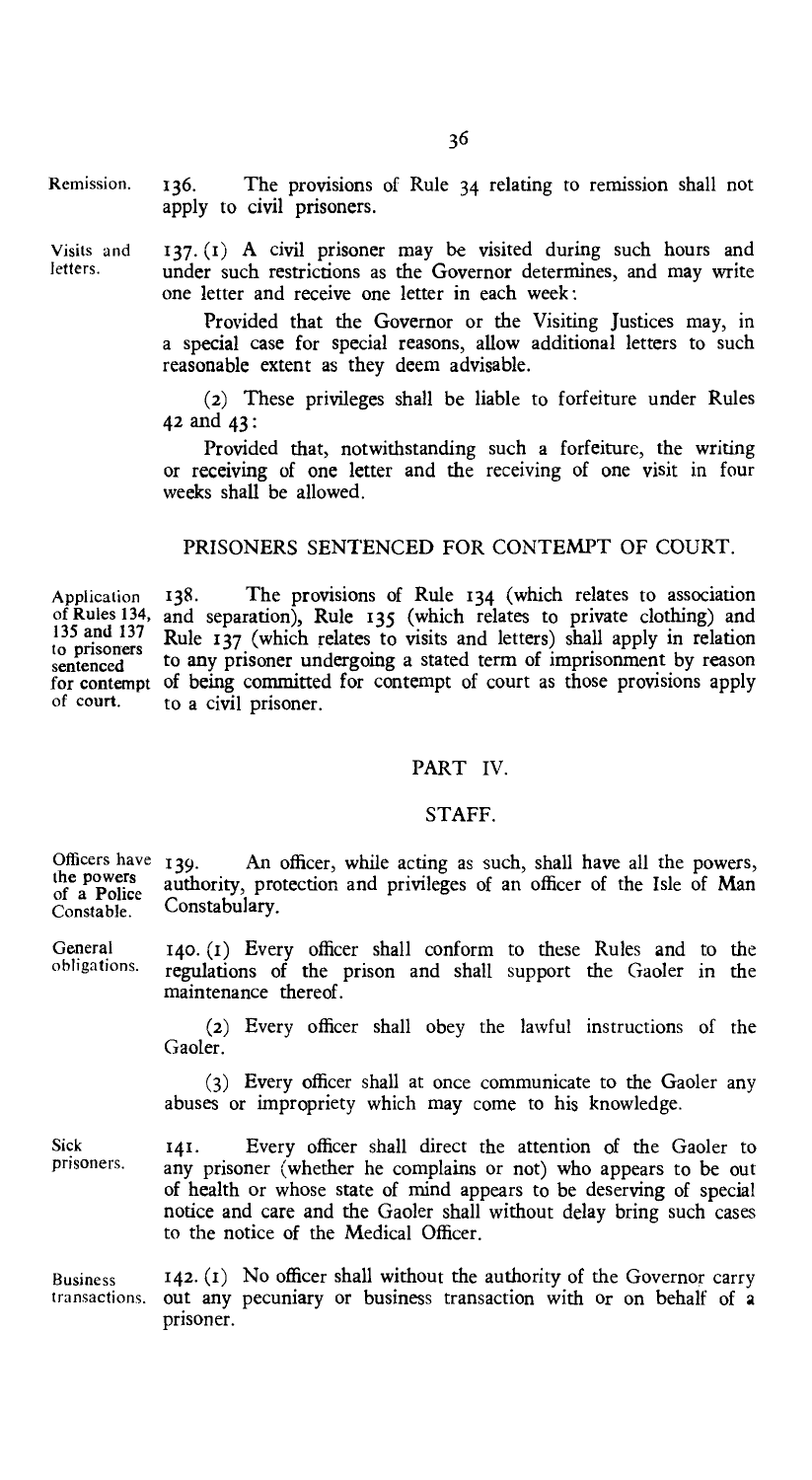(2) No officer shall without authority bring in or carry out, or attempt to bring in or carry out or knowingly allow to be brought in or carried out, to or for a prisoner, or deposit in any place with intent that it shall come into possession of a prisoner any article whatsoever.

143. No officer shall receive any unauthorised fee, gratuity, or Gratuities. other consideration in connection with his duties as an officer.

144. No officer shall knowingly communicate with an ex- on comprisoner or with the friends or relatives of a prisoner or ex-prisoner  $\frac{m}{\text{with}}$ except with the knowledge of the Gaoler.

145. Every officer shall submit himself to be searched in the Search if 145. Every officer shall submit himself to prison if called upon to do so by the Gaoler.

146. (i) No officer or former officer shall, directly or indirectly, Communicamake any unauthorised communication to representatives of the press tions to or other persons in reference to matters which have become known press, etc. to him in the course of his duty as an officer.

(2) No officer or former officer shall without authority publish any maters or make any public pronouncement relating to the administration or the inmates of the prison.

147. (f) Every officer shall occupy such quarters as may be assigned Quarters. to him by the Governor and shall at any time vacate them if required to do so by the Governor.

(2) On the termination of an officer's service, he shall give up the quarters he has occupied as soon as he is required to do so ; and on the death of an officer his family shall give up the quarters when required to do so by the Governor.

148. A code of discipline setting out the offences against dis- Code of cipline, the procedure for dealing therewith, and the awards therefor discipline. may be formulated by order of the Governor and shall apply to such classes of officers as are stated in the code.

#### PART V.

#### VISITING JUSTICES.

149. (1) The Visiting Justices constituted in pursuance of Section 5 Visits to of the Prison Act, 189o, shall pay frequent visits to the prison as prison. provided for in Section 6 of the said Act and at least one of the Visiting Justices shall visit the prison once in each week.

(2) The Visiting Justices shall, after visiting the prison, make a note of their visit in a register to be kept for that purpose (which register is hereafter in these Rules referred to as " the Visiting Justices Register ") together with any comment they may wish to make and shall sign such note.

Restriction with prisoners, etc.

required.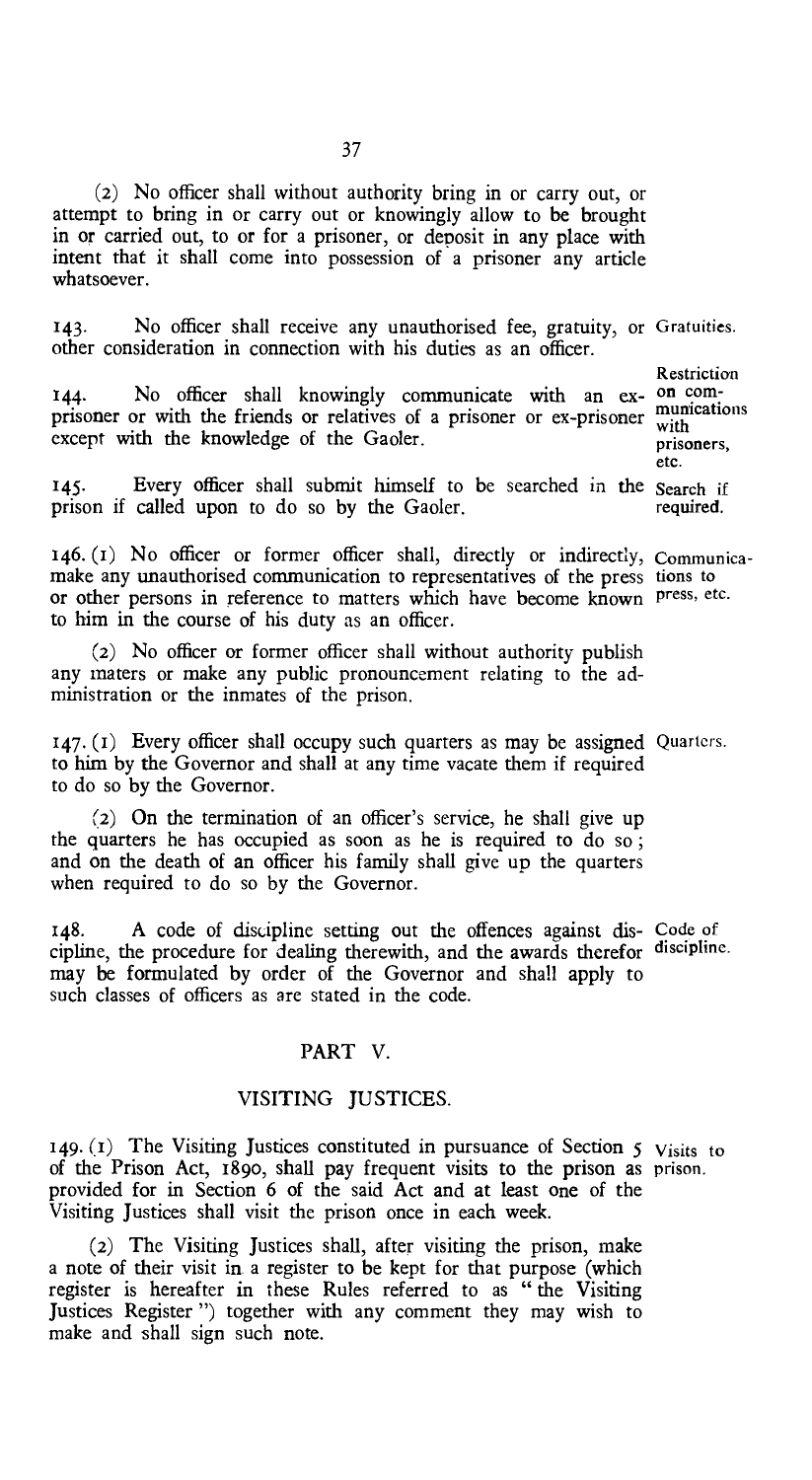Rota and quorum.

 $150. (1)$  The Justices shall at their annual meeting in the month of May appoint a Visiting Committee of the prison and also a Chairman and Vice-Chairman. Such visiting Committee shall be the Justices referred to in these Rules as Visiting Justices.

(2) They shall arrange a rota of attendance at the prison.

(3) The members of the Committee shall if a casual vacancy occurs in the office of Chairman or Vice-Chairman fill the vacancy as soon as possible.

(4) The Clerks to the Justices shall report to the Governor the names and addresses of the members of the Visiting Committee immediately after the first meeting of the Justices next following the commencement of these Rules, and thereafter when a change occurs.

(5) Any case referred to the Visiting Justices under Rule 43 and Rule 44 or coming before them under Rule 84 shall be dealt with by not less than three and not more than five such Justices acting together.

(6) Subject to the observance of the provisions of Sections 5 and 6 of the Prison Act, 1890, and these Rules, the Visiting Committee of the prison shall regulate their own procedure.

Minutes. 151. The Visiting Justices shall keep minutes of their proceedings.

Enquiries, 152. The Visiting Justices shall co-operate with the Governor<br>etc. and with the Gooler in promoting the efficiency of the prison and and with the Gaoler in promoting the efficiency of the prison, and shall make enquiry into any matter specially referred to the Visiting Justices by the Governor and report thereon.

Abuses. 153. The Visiting Justices shall bring all abuses in connection with the prison which come to their knowledge to the notice of the Governor immediately, and in case of urgent necessity, may suspend an officer until the decision of the Governor is made known.

Adjudica-  $154. (1)$  The Visiting Justices shall hear and adjudicate on such tion, report, offences as under Rules 42 and 44 are reported to them offences as under Rules  $43$  and  $44$  are reported to them. etc.

> (2) They shall furnish such information in respect to the offences reported to them and their awards as may from time to time be required by the Governor.

Access to prison.  $155. (1)$  The Visiting Justices and any member thereof shall have free access to all parts of the prison and to all prisoners and may see such prisoners as they desire, either in their cells or in a room out of sight and hearing of officers.

> (2) They shall hear and investigate any application which a prisoner desires to make to them, and if necessary shall report the same, with their opinion, to the Governor.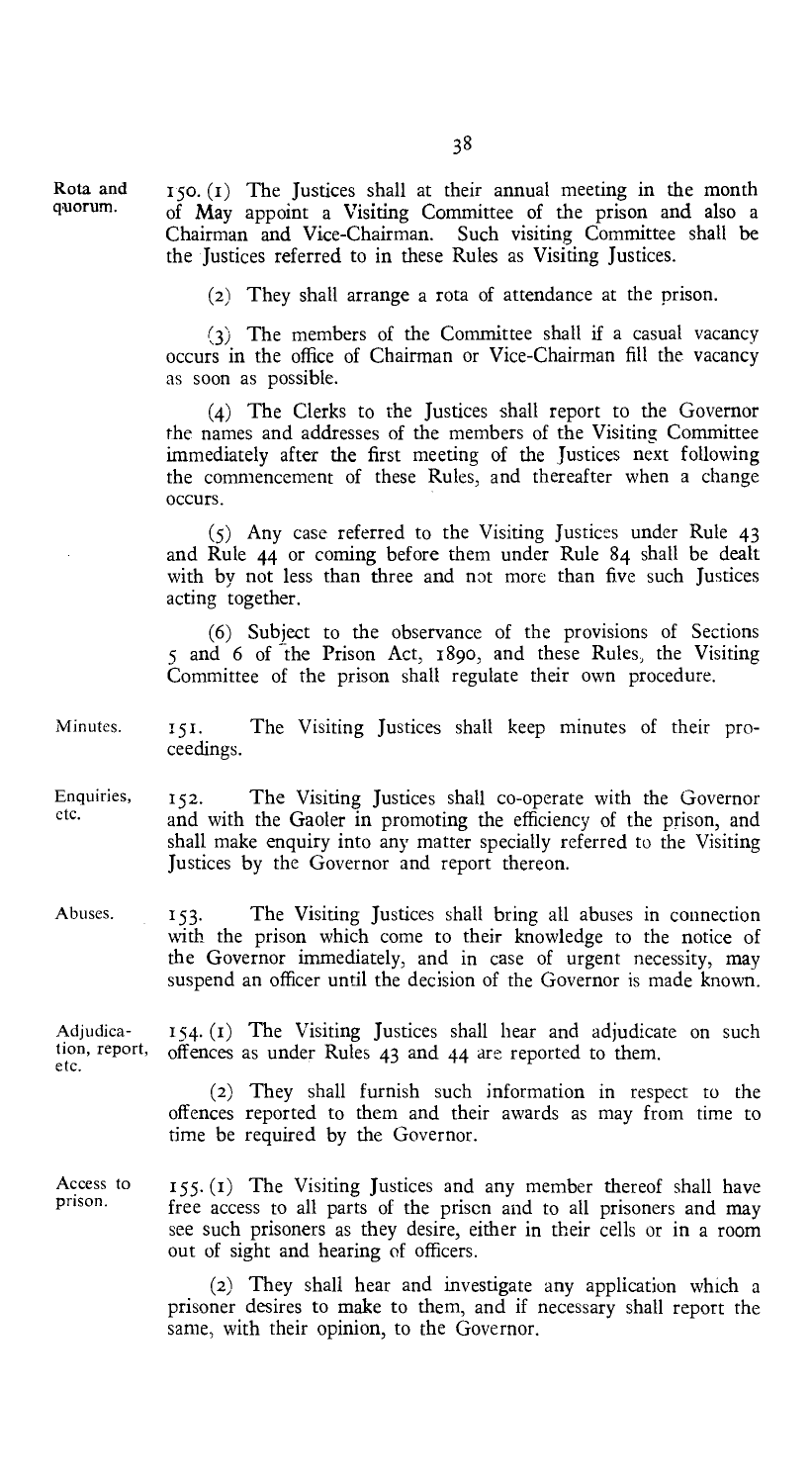156. The Visiting Justices shall attend to any report which they Sick receive to the effect that the mind or body of a prisoner is likely prisoners. to be injured by the conditions of his imprisonment and shall communicate their opinion to the Governor. If the case is urgent, they shall give such directions thereon as they deem expedient, communicating the same to the Governor.

157. (1) If the Gaoler represents to a member of the Visiting Restraint. Justices that he or the Medical Officer has, in a case of urgent necessity, put a prisoner under mechanical restraint and that it is necessary that the prisoner be so kept for more than 24 hours, such member may authorise the continuance of that restraint by order in writing, which shall specify the cause thereof and the time during which the prisoner is to be so kept, and the Gaoler shall send a copy of any such order to the Governor.

(2) If the Gaoler represents to a member of the Visiting Justices that he has arranged for a prisoner to work temporarily in a cell or room and not in association, such member may authorise the arrangement by order in writing, and such order may be renewed from month to month by the Visiting Justices or one of them.

158. The Visiting Justices shall inspect the dietary of prisoners Diet. and, if they find the quality of the food unsatisfactory, they shall report the matter to the Governor and note the same in the Visiting Justices Register and the Gaoler shall immediately take such steps thereupon as may be necessary.

159. The Visiting Justices may inspect any of the registers and Books. other books of the prison and a note of any such inspection shall be made in the Visiting Justices Register.

i6o. 'The Visiting Justices may in any case of special importance Additional or urgency allow a prisoner an additional visit or letter or prolong letters, etc. the period of a visit.

161. The Visiting Justices shall investigate and decide on every Denominaapplication from a prisoner to change the record of his religious tional denomination. Before granting such an application they shall satisfy records. themselves that it is made from conscientious motives and not from caprice or a desire to escape any prison regulations.

162. The Visiting Justices may enquire into the state of the Buildings. prison buildings, and if any repairs or additions appear to them to be necessary shall report thereon with their advice and suggestions to the Governor.

163. The Visiting Justices may from time to time make a Reports. report to the Governor with regard to all or any of the matters referred to in these Rules, with their advice and suggestions upon any such matter, and they may make such other reports to the Governor as they consider necessary concerning any matter relating to the prison to which, in their opinion, attention should be drawn.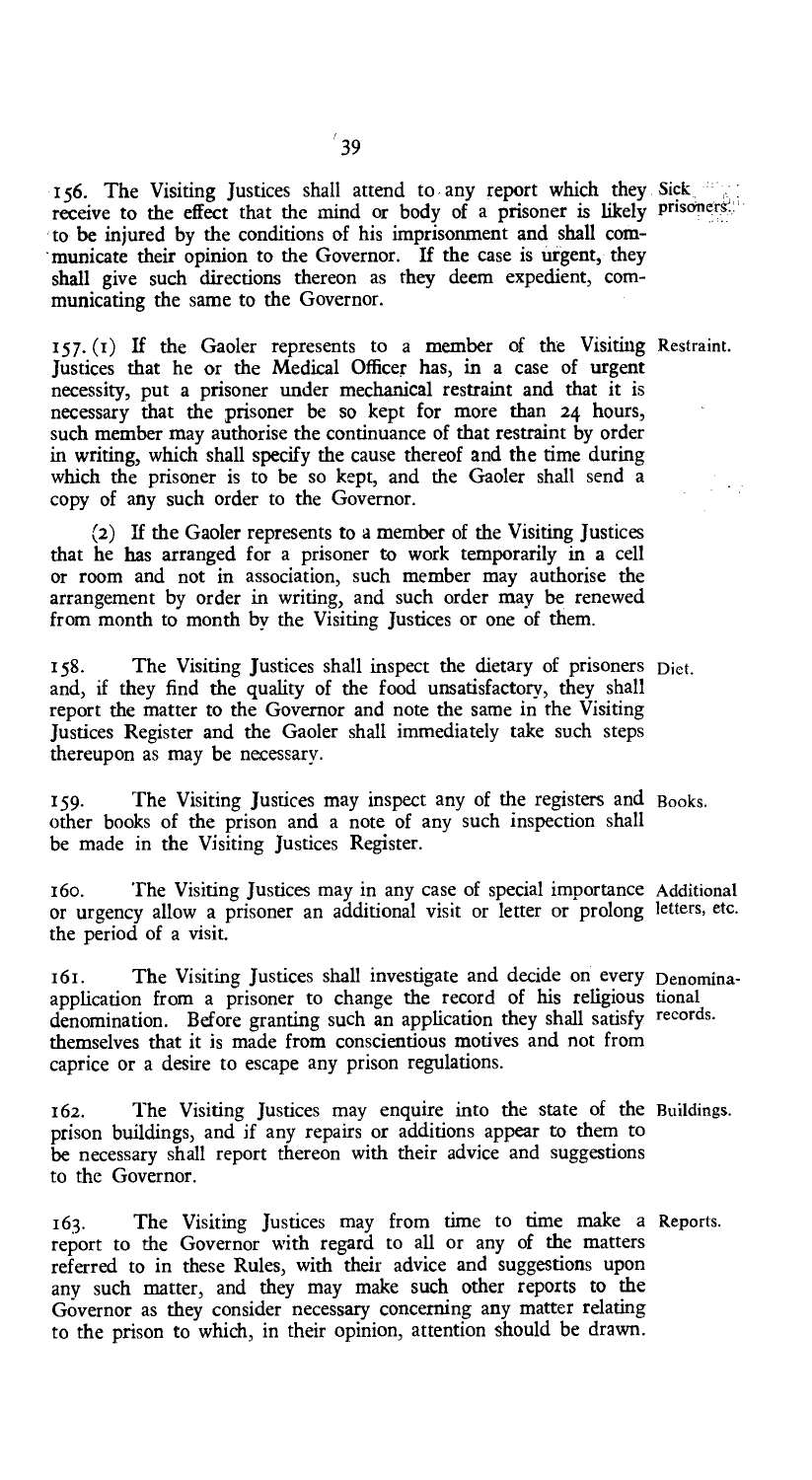Permissions 164. The Visiting Justices shall, before granting any permission which they have power to grant under these regulations, satisfy themselves by consultation with the Gaoler that it can be granted without interfering with the security, good order, and proper government of the prison and the prisoners therein, and if after such permission has been granted its continuance seems likely to cause such interference, or a prisoner has abused permission granted to him or has been guilty of misconduct, they may suspend or withdraw the permission.

and consultation.

Contracts. 165. A member of the Visiting Justices shall not have any interest in any contract made in respect of the prison.

Clerks to the Visiting Justices.

166. The Clerks to the Justices shall act as Clerks to the Visiting Justices and shall perform such duties as the Visiting Justices may assign to them for the proper performance of their duties under these Rules. In particular—

(1) one of the said Clerks shall attend all meetings of the Visiting Justices and shall keep all necessary records and minute books, and

(2) one of the said Clerks shall attend with the Visiting Justices acting under Rule 42, Rule 43, or Rule 84, and shall keep all necessary records of such proceedings. authority of the Chairman or Vice-Chairman, may purchase stationery and other material necessary for the performance of their duties under these Rules.

#### SCHEDULE

#### RESTRICTED DIETS.

The restricted diets which may be awarded under Rules 41 and 42 shall be as follows:  $-$ 

- (I) *No. i Diet.*
- (a) This diet, when given for a period of three days, or less, shall consist of :—

I lb. Bread per diem with water.

- (b) This diet, when given for more than three days, shall consist for alternate periods of three days of :-
	- $(i)$  I lb. Bread per diem with water;
	- (ii) the diet prescribed for prisoners employed on ordinary industrial labour according to sex.
- (c) No task of labour shall be enforced on any one of the days on which bread and water constitute the sole food supplied to the prisoner, who may, nevertheless, be allowed the option of performing suitable labour in the cell.